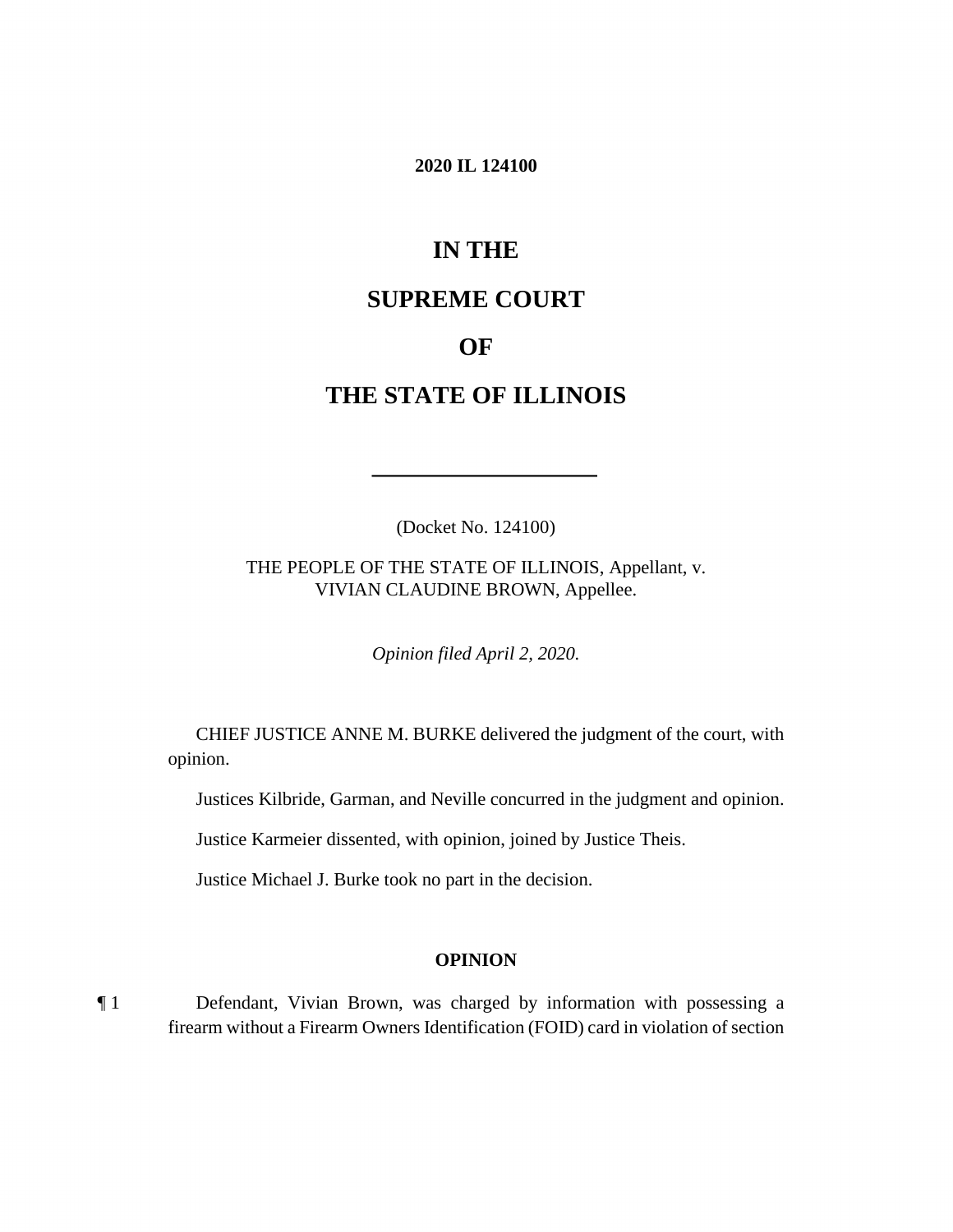2(a)(1) of the Illinois Firearm Owners Identification Card Act (FOID Card Act)  $(430$  ILCS  $65/2(a)(1)$  (West 2016)). The circuit court of White County dismissed the charge, finding that, as applied to the facts of this case, section  $2(a)(1)$  was unconstitutional under the second amendment to the United States Constitution (U.S. Const., amend. II), and article I, section 22, of the Illinois Constitution of 1970 (Ill. Const. 1970, art. I, § 22). Direct appeal was taken to this court. Ill. S. Ct. R. 603 (eff. Feb. 6, 2013). For the reasons that follow, we determine that the circuit court unnecessarily reached defendant's constitutional challenge. We therefore remand this cause with directions.

#### ¶ 2 BACKGROUND

¶ 3 On May 5, 2017, a criminal information was filed in the circuit court of White County charging defendant with knowingly possessing a firearm "without having in her possession a Firearm Owner's identification card," in violation of section  $2(a)(1)$  of the FOID Card Act. This provision states:

> "No person may acquire or possess any firearm, stun gun, or taser within this State without having in his or her possession a Firearm Owner's Identification Card previously issued in his or her name by the Department of State Police under the provisions of this Act." 430 ILCS 65/2(a)(1) (West 2016).

- ¶ 4 To acquire a FOID card, an applicant must submit a form to the Illinois State application (*id.* § 4(a)(3)). An initial violation of section  $2(a)(1)$  is a Class A misdemeanor when the person does not currently possess a valid FOID card but is Police attesting that he or she is not subject to certain disqualifying conditions, such as being under the age of 21, a felon or a person who has been adjudicated with a mental disability. *Id.* § 4(a)(2). The applicant must also submit a personal photograph (*id.* § 4(a-20)); pay \$10 (*id.* § 5); and sign a release allowing the State Police to perform a background check to verify the information contained in the otherwise eligible for one. *Id.* § 14(b).
- ¶ 5 On September 26, 2017, defendant filed a "Motion to Find Statute Unconstitutional," in which she alleged the following facts regarding the incident that led to her arrest and prosecution. At approximately 1:47 p.m., on March 18, 2017, defendant's estranged husband phoned the White County Sheriff's
	- 2 -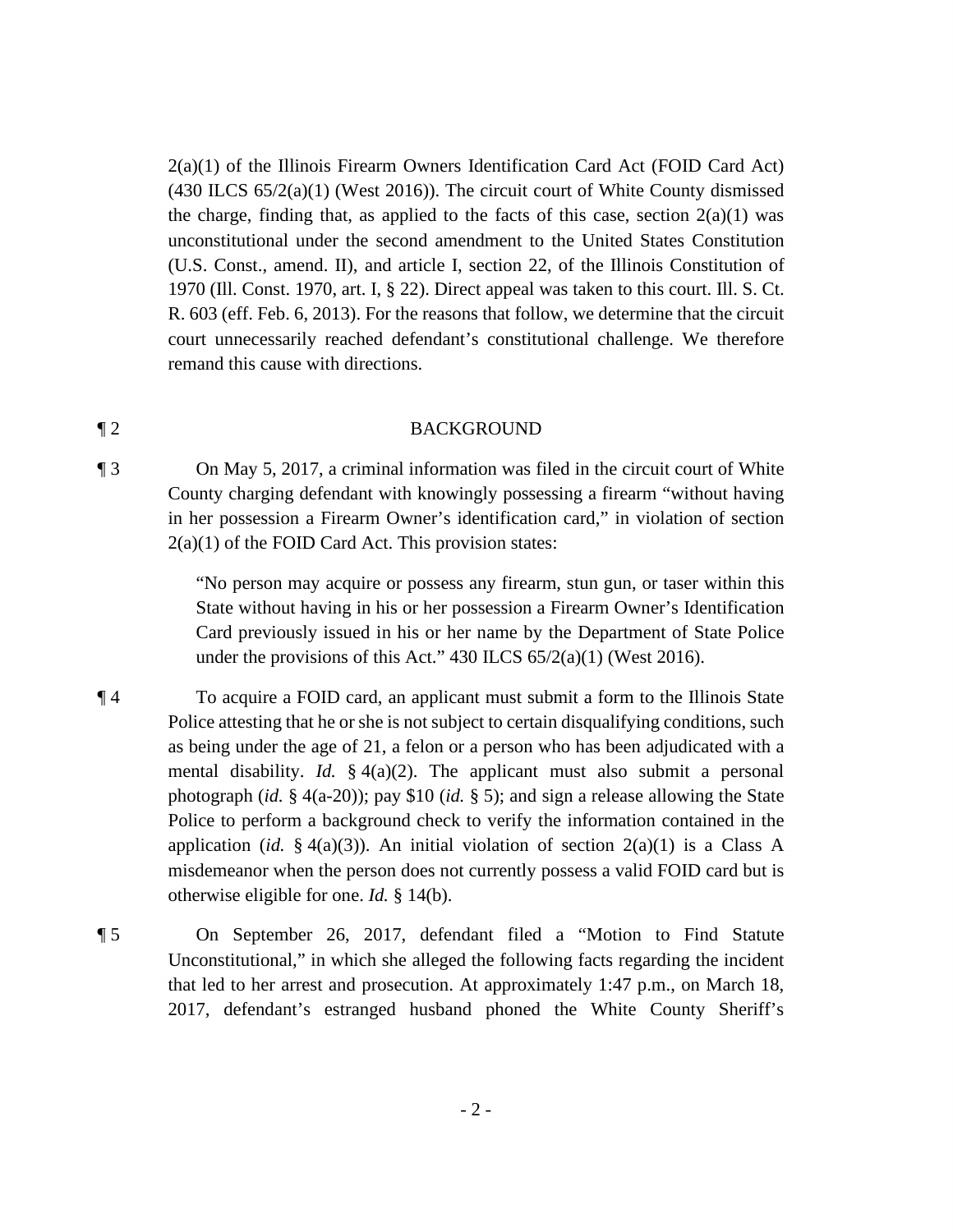Department and reported that defendant was shooting a gun inside her rural home near Carmi, Illinois. Officers from the sheriff's department went to defendant's home to investigate and, while there, discovered a Remington brand, .22-caliber, single-shot, bolt-action rifle in defendant's bedroom. However, the officers found no evidence that this rifle, or any other gun, had been fired in the home. Defendant denied firing the rifle, and other occupants of the residence denied hearing any shots being fired.

- investigation, they prepared an incident report and forwarded it to the White County FOID Card Act (*id.* § 2(a)(1)). A warrant was issued, and defendant was arrested ¶ 6 According to defendant's motion, after the sheriff's officers completed their State's Attorney's office. Thereafter, the State's Attorney filed a criminal information against defendant, charging her with violating section 2(a)(1) of the on May 20, 2017.
- ¶ 7 Defendant did not indicate in her motion who owned the rifle that was found in her home or when or how it was acquired. She did acknowledge, however, that she was in possession of the rifle when the sheriff's officers observed it. She also asserted that she kept the rifle in her home for self-defense; that she was over 21; and that, although she did not possess a FOID card, she was a law-abiding citizen with no criminal record, history of mental illness, or other disqualifying condition and, thus, would have been eligible to obtain a FOID card had she applied for one.
- *District of Columbia v. Heller*, 554 U.S. 570 (2008), and *McDonald v. City of*  United States Constitution protects an individual's right to keep and bear arms for the purpose of self-defense and that this right is at its "most acute" in the home. ¶ 8 Based on the foregoing alleged facts, defendant argued in her motion that section  $2(a)(1)$  of the FOID Card Act was unconstitutional as applied to her. Citing *Chicago*, 561 U.S. 742 (2010), defendant noted the second amendment to the Defendant maintained she was a law-abiding person charged with possessing an otherwise lawful firearm without a FOID card solely within the confines of her home and that requiring her to go through the FOID card process unconstitutionally infringed upon her fundamental right of self-defense in this "most private of areas."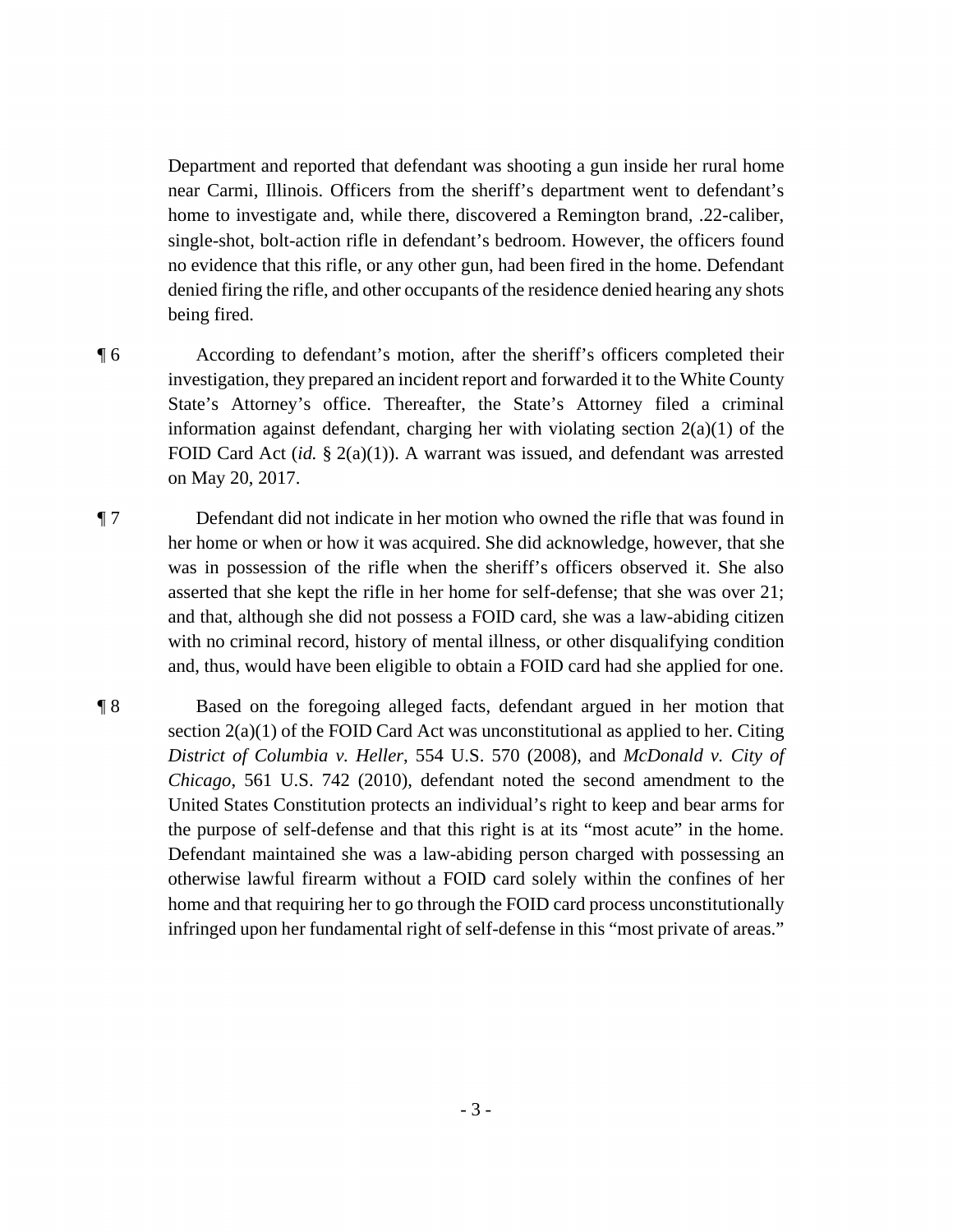Illinois and United States Constitutions. Stating that the facts of the case were conformity with Illinois Supreme Court Rule 18 (eff. Sept. 1, 2006). The court's ¶ 9 A hearing was held on defendant's motion the same day it was filed, and the matter was then taken under advisement by the circuit court.<sup>1</sup> On February 14, 2018, the court entered a written order granting defendant's motion and finding section  $2(a)(1)$  unconstitutional "as applied to the defendant," under both the "undisputed," the circuit court held that requiring defendant to "fill out a form, provide a picture ID and pay a \$10 fee to obtain a FOID card before she can exercise her constitutional right to self-defense with a firearm" in her home violated the second amendment to the United States Constitution as applied to the states through the fourteenth amendment (U.S. Const., amends. II, XIV), as well as article I, section 22, of the Illinois Constitution of 1970 (Ill. Const. 1970, art. I, § 22). The court further stated that its finding of unconstitutionality had been entered in order did not contain language dismissing the information against defendant.

¶ 10 On March 19, 2018, the State filed a motion to "Reconsider and Amend" the circuit court's order declaring section  $2(a)(1)$  unconstitutional.<sup>2</sup> In this motion, the State maintained that, even within the confines of the home, the FOID card requirement is a reasonable regulation on the right to keep and bear arms and, therefore, is permitted under the second amendment. Alternatively, the State argued that, if the circuit court declined to reconsider its decision, its order should nevertheless be amended to comply fully with Rule 18. In particular, the State asserted the court's order should set forth the factual findings the court believed rendered the statute unconstitutional. This point was then repeated during the hearing held on the motion to reconsider. There, the State conceded "the gun was undisputedly in the home in this case" but maintained there was "not a sufficient factual record" to determine other matters such as whether defendant "fit into the class of citizens who are otherwise eligible to receive a FOID card." The State

<sup>&</sup>lt;sup>1</sup>Although the circuit court record sheet indicates that a hearing was held on defendant's motion, there is no transcript from this hearing in the record on appeal. There also is no written response to defendant's motion from the State contained in the record.

 $2$ This motion was filed on behalf of the State by the Attorney General of the State of Illinois. The Attorney General's office litigated this case both in the circuit court and on appeal from this point forward.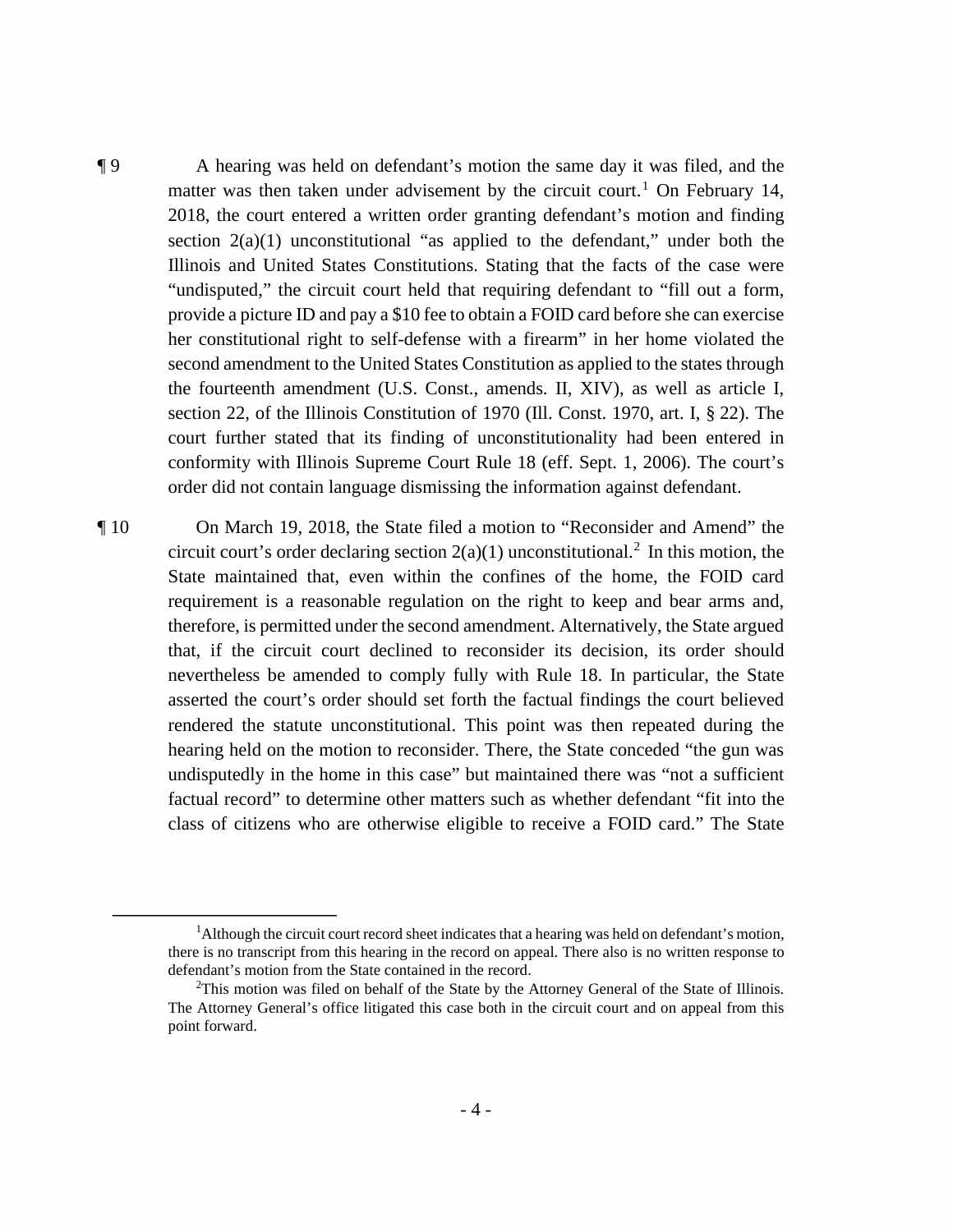argued the circuit court should "clarify what factual findings specific to this case" rendered the statute unconstitutional.

 order of February 14, 2018. The docket entry also instructed counsel for the circuit court noted that possession of a firearm under the FOID Card Act may ¶ 11 On October 2, 2018, the circuit court made a docket entry in which it denied the State's motion to reconsider and, in addition, supplemented the court's prior defendant to prepare a written order that conformed with the entry. That order, which was filed on October 16, 2018, added two new points addressing the difficulties of implementing the FOID card requirement in the home. First, the consist of either actual, physical possession or constructive possession. The court observed that constructive possession of a firearm may be shown where the person has knowledge of the presence of the weapon and exercises immediate and exclusive control over the area where the firearm is found (see, *e.g.*, *People v. McIntyre*, 2011 IL App (2d) 100889) and, thus, a person may often be in possession of a firearm in one's home even if that firearm is not physically on the person.

 may be constructive, possession of the FOID card itself must be actual and "a ¶ 12 Citing *People v. Eldens*, 63 Ill. App. 3d 554 (1978), and *People v. Cahill*, 37 Ill. App. 3d 361 (1976), the circuit court stated that, while possession of a firearm person must have a FOID card on their person" whenever in possession of a firearm in order to comply with section 2(a)(1). See *Eldens*, 63 Ill. App. 3d at 559 (the possessor of the firearm must "have the card on his person"). From this, the court reasoned "that compliance [with section  $2(a)(1)$ ] is impossible when one is in their own home. No person could have their FOID card on their person 24 hours each and every day when firearms or ammunition are in the house."

 82 (2000) (more than one party can have joint constructive possession)). In this ¶ 13 Second, the circuit court noted that the concept of constructive possession can create problems for those people who share a home with a firearm owner but who do not themselves possess a FOID card. If one person in lawful possession of a firearm in the home leaves the firearm unsecured, other residents might have constructive possession of that firearm (see, *e.g.*, *People v. Schmalz*, 194 Ill. 2d 75, situation, according to the circuit court, "every person in the home (family member, friend, spouse, etc.) who has knowledge of the firearms or ammunition and has immediate and exclusive control of the area where the firearms or ammunition is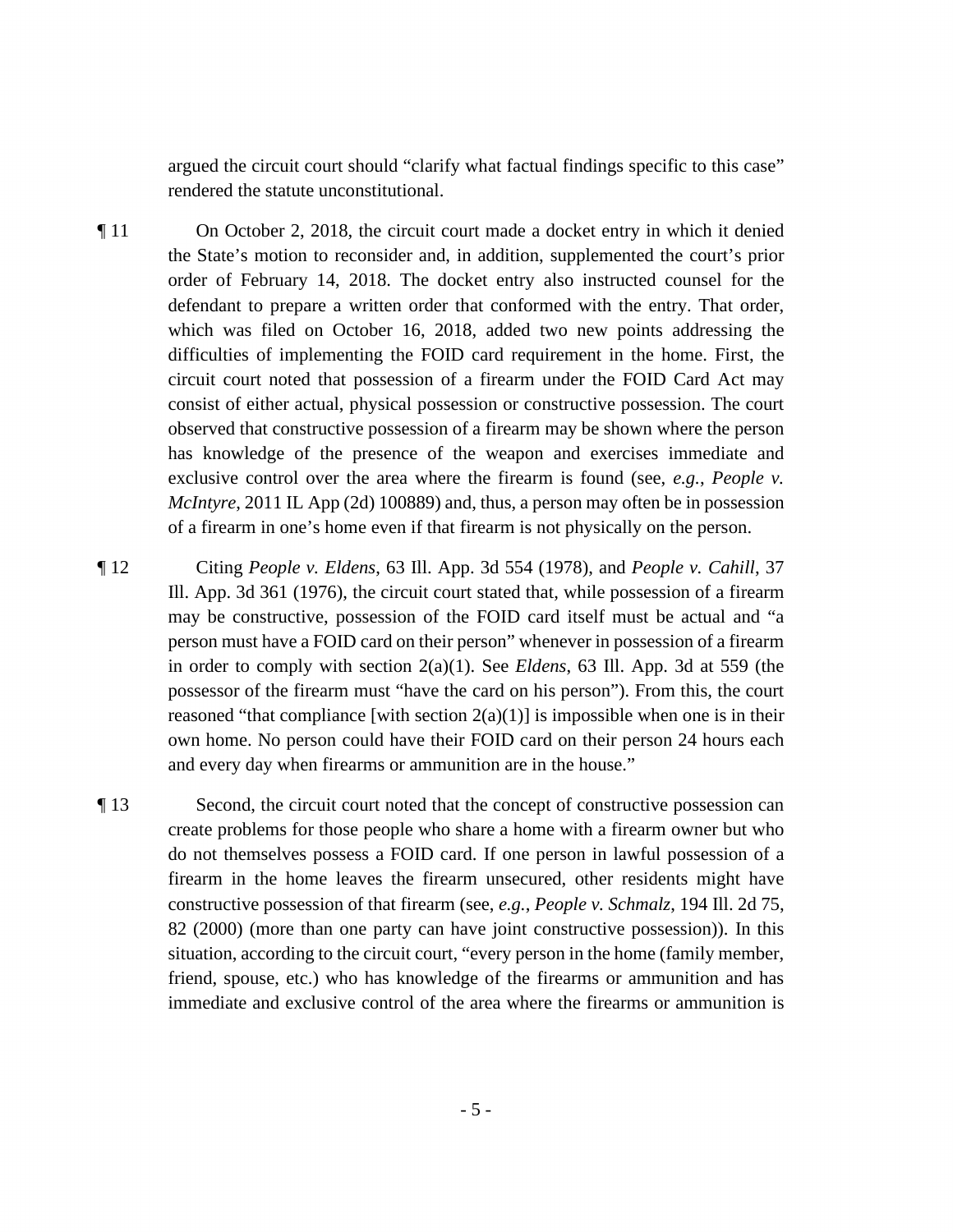located, who does not have a FOID card, would be in violation of the statute." In other words, according to the circuit court, the lawful owner of a firearm could inadvertently make criminals out of the other residents simply by leaving the firearm unsecured in the home.

- ¶ 14 The circuit court concluded that these concerns, in addition to the concerns discussed in its original order, warranted finding section  $2(a)(1)$  unconstitutional as applied. Importantly, however, the circuit court then found, "As an alternative, if [section  $2(a)(1)$ ] is constitutional then it becomes obvious the legislature did not intend the statute to apply in one's own home due to impossibility of compliance." Finally, at the conclusion of its order denying the State's motion to reconsider, the circuit court stated that, for "the above and foregoing reasons," defendant's cause was dismissed with prejudice.
- ¶ 15 The State sought direct appeal in this court from the judgment of the circuit court finding section 2(a)(1) unconstitutional and dismissing defendant's case. Ill. S. Ct. R. 603 (eff. Feb. 6, 2013). We allowed the Giffords Law Center to Prevent Gun Violence to file an *amicus* brief on behalf of the State's position. We also allowed State's Attorneys Stewart J. Umholtz and Brandon J. Zanotti, six professors of second amendment law, the Firearms Policy Coalition, the Citizens Committee for the Right to Keep and Bear Arms, the Millennial Policy Center, the Independence Institute, and economics professor Carlisle Moody to file jointly an *amicus curiae* brief on behalf of defendant's position.

## ¶ 16 ANALYSIS

- (2009)); Archer Daniels Midland Co. v. Barth, 103 Ill. 2d 536, 539 (1984). ¶ 17 At the outset we consider our subject-matter jurisdiction to address this appeal. Although neither party has challenged our jurisdiction, we have a duty to consider the issue *sua sponte*, since subject-matter jurisdiction cannot be waived and cannot be conferred on this court by consent of the parties. *Vasquez Gonzalez v. Union Health Service, Inc.*, 2018 IL 123025, ¶ 8 (citing *In re M.W.*, 232 Ill. 2d 408, 417
- a statute of the United States or of this State has been held invalid shall lie directly The State seeks direct appeal in this court under Illinois Supreme Court Rule 603 (eff. Feb. 6, 2013). Rule 603 provides that "[a]ppeals in criminal cases in which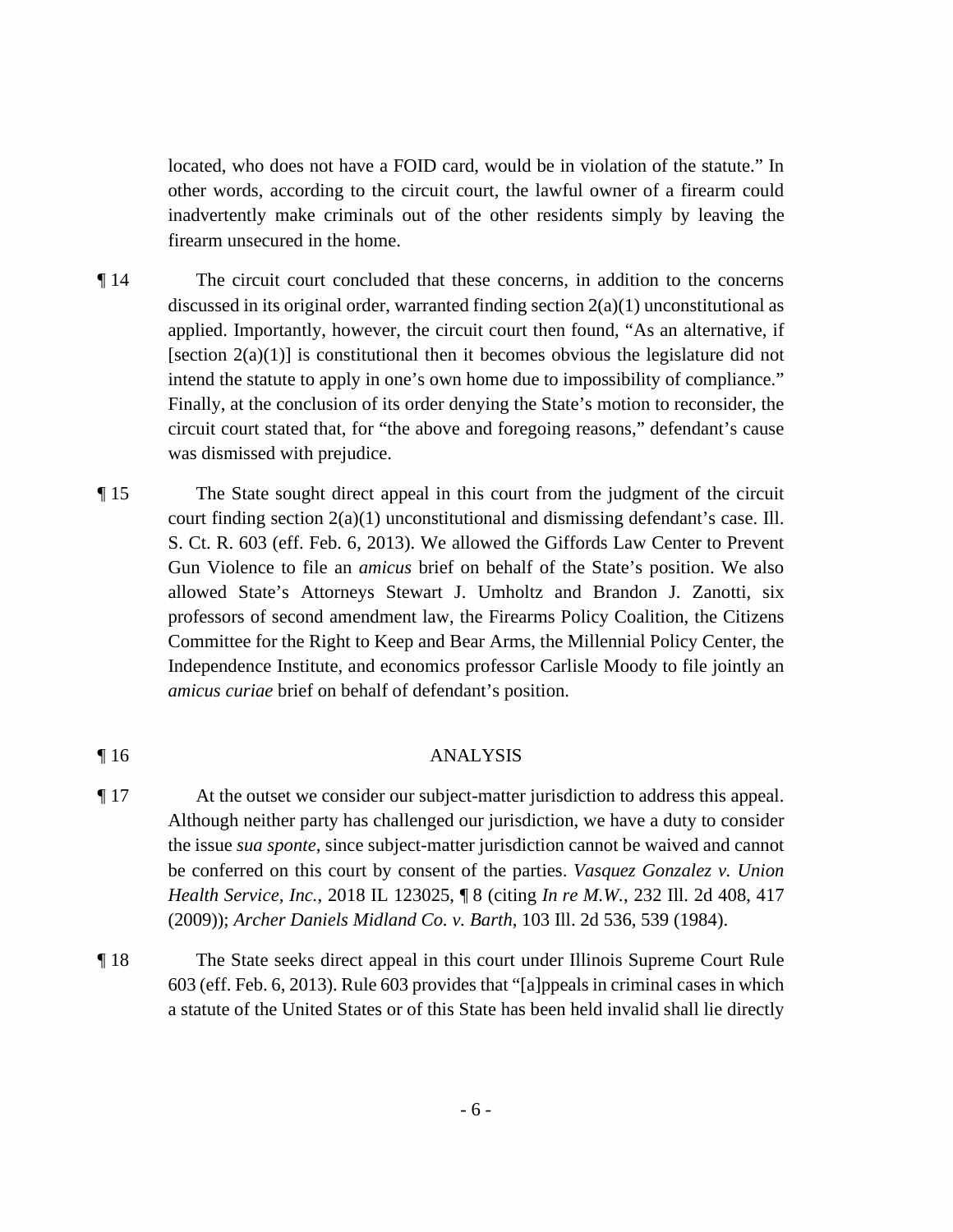to the Supreme Court as a matter of right." *Id.* Similar language is also found in Illinois Supreme Court Rule  $302(a)(1)$  (eff. Oct. 4, 2011), pertaining to civil appeals, and case law interpreting Rule  $302(a)(1)$  is also relevant in criminal cases. *People v. Fuller*, 187 Ill. 2d 1, 8 (1999); see also Ill. S. Ct. R. 603, Committee Comments (rev. July 1, 1971) (noting that the direct appeal provision in Rule 603 is "[t]he same provision" that appears in Rule 302).

- 2(a)(1) unconstitutional as applied to defendant. See *Fuller*, 187 Ill. 2d at 9-10. for relief, direct appeal cannot lie in this court. ¶ 19 The circuit court in this case held a statute "invalid" when it found section However, at the same time the circuit court held section  $2(a)(1)$  unconstitutional, it also provided an alternative, nonconstitutional ground for dismissing defendant's information, when it held that the legislature did not intend for the FOID Card Act to apply in the home. This fact is significant because, under *Trent v. Winningham*, 172 Ill. 2d 420 (1996), and *Hearne v. Illinois State Board of Education*, 185 Ill. 2d 443 (1999), when the circuit court provides an alternative, nonconstitutional basis
- based on the factors listed for consideration under the statute, and (3) the statute was unconstitutional under federal and state equal protection guarantees. *Id.* The ¶ 20 In *Trent*, a mother sought retroactive child support from the father of her child under section 14(b) of the Illinois Parentage Act of 1984 (750 ILCS 45/14(b) (West 1992)). *Trent*, 172 Ill. 2d at 422. The circuit court denied the claim for support on the grounds that (1) the claim was time-barred, (2) the claim failed on the merits State, which had intervened to defend the constitutionality of section 14(b), sought direct appeal to this court under Rule 302(a)(1). *Id.* at 423.
- legislation unconstitutional when the particular case does not require it." *Id.* at 425 ¶ 21 After briefing and oral argument, this court held that the circuit court's finding of unconstitutionality could not serve as a basis for direct review. In support of this conclusion, *Trent* cited the long-standing, common-law doctrine that holds that courts should not compromise the stability of our legal system "by declaring (citing *People ex rel. Waller v. 1990 Ford Bronco*, 158 Ill. 2d 460, 464 (1994)); see also, *e.g.*, *Bonaguro v. County Officers Electoral Board*, 158 Ill. 2d 391, 396 (1994) (questions regarding the constitutionality of statutes should be considered "only where essential to the disposition of a case, *i.e.*, where the case cannot be determined on other grounds"). *Trent* observed that the circuit court had violated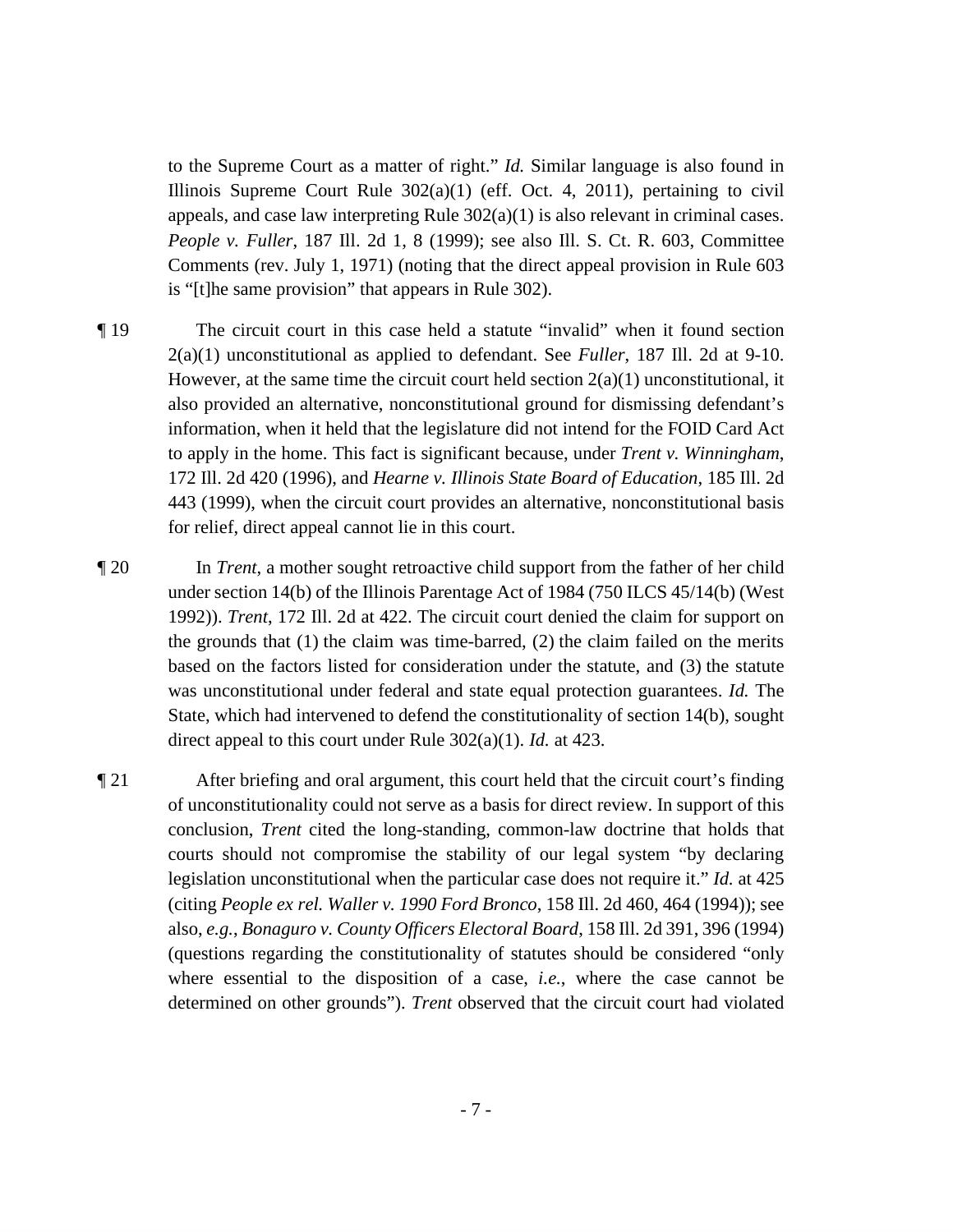this doctrine when it held section 14(b) unconstitutional and, at the same time, granted relief to the plaintiff on alternative, nonconstitutional grounds. *Trent*, 172 Ill. 2d at 426. That violation had, in turn, upset the normal appellate process and brought a case to this court as a matter of right that might otherwise have been declined as a matter of permissive review. *Id.* In other words, the case was before this court as a matter of right only because the circuit court had taken an action that it should not have.

 ruling and to "permit the normal appellate process to run its course." *Id.* at 426. ¶ 22 *Trent* acknowledged there might be reasons of efficiency or judicial economy to address the constitutional issue. However, the court determined that these interests could not justify holding a statute unconstitutional before it was necessary to do so. *Id.* at 425. Invoking the power under Illinois Supreme Court Rule 366(a) (eff. Feb. 1, 1994) to grant any relief that the case might require, *Trent* vacated the circuit court's judgment order and directed the circuit court to enter a new, modified order that excluded the finding of unconstitutionality. *Trent*, 172 Ill. 2d at 427. This was necessary, the court explained, in order to preserve the mother's right to seek review in the appellate court of the circuit court's nonconstitutional basis for its

¶ 23 *Trent* thus holds that when a circuit court finds a statute unconstitutional and, at the same time, also grants relief on an alternative, nonconstitutional ground, Rule  $302(a)(1)$  does not vest this court with jurisdiction to address the constitutional claim (*id.* at 427). Instead, this court will vacate the circuit court's judgment order and remand the cause to the circuit court with directions to enter a new, modified judgment order that excludes the finding of unconstitutionality.

¶ 24 *Trent* was reaffirmed three years later in *Hearne*. As in *Trent*, the circuit court in *Hearne* held a statute unconstitutional and, at the same time, granted relief to the plaintiff on an alternative, nonconstitutional ground. *Hearne*, 185 Ill. 2d at 449-52. *Hearne* repeated *Trent*'s holding that, in these circumstances, a circuit court's finding that a statute is unconstitutional is unnecessary and thus cannot "properly serve as a basis for direct supreme court review under Rule 302(a)." *Id.* at 455. Consistent with *Trent*, *Hearne* vacated the circuit court's judgment order and remanded with directions to enter a new, modified order that excluded the finding of unconstitutionality. *Id.* at 456-57.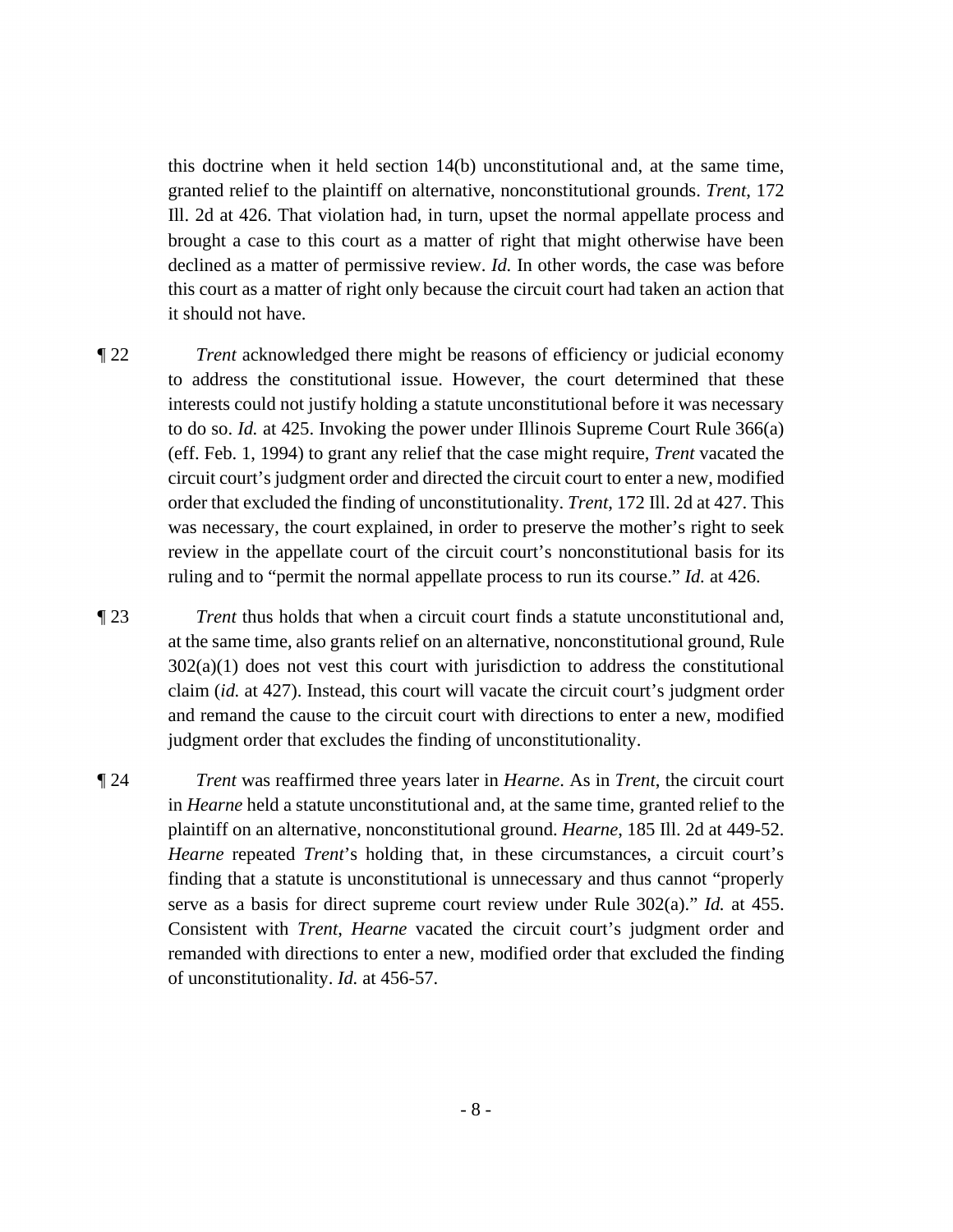- court had held a statute unconstitutional, the State sought appeal to this court as a appeals from the appellate court shall lie to this court as a matter of right in cases ¶ 25 *Trent* and *Hearne* were both direct appeals under Rule 302(a)(1). Notably, however, the principles underlying those cases have also been applied in appeals brought from our appellate court. In *People v. Hampton*, 225 Ill. 2d 238, 240 (2007), the appellate court vacated the defendant's convictions and remanded the cause to the circuit court for further proceedings. Having done so, the appellate court then went on to hold a sentencing statute unconstitutional under the proportionate penalties clause of the Illinois Constitution. *Id.* Because the appellate matter of right under Illinois Supreme Court Rule 317 (eff. Oct. 15, 1979). *Hampton*, 225 Ill. 2d at 243. Like Rules 302(a)(1) and 603, Rule 317 provides that in which a statute of the United States or of this state has been held invalid. Ill. S. Ct. R. 317 (eff. July 1, 2017).
- ¶ 26 As in *Trent* and *Hearne*, this court in *Hampton* stressed that statutes should be found unconstitutional only when necessary and that, in that instance, after vacating defendant's convictions and remanding the cause to the circuit court, it was unnecessary for the appellate court to find the sentencing statute unconstitutional. *Hampton*, 225 Ill. 2d at 243-44. Citing *Hearne*, *Hampton* also again rejected the idea that interests of efficiency or judicial economy could justify reaching the constitutional claim. The court stated:

"We note that the State asserted in oral argument that the appellate court correctly reached the proportionate penalties issue because it was more efficient to address it in this appeal. The interest in efficiency or judicial economy, however, does not justify reaching a constitutional issue unnecessarily. *Hearne v. Illinois State Board of Education*, 185 Ill. 2d 443, 456 (1999). Unnecessarily addressing a constitutional issue is improper because it may result in compromising the stability of the legal system in the event that the statute is declared unconstitutional when the particular case does not require that action. See *In re E.H.*, 224 Ill. 2d at 179, quoting *People v. Lee*, 214 Ill. 2d 476, 482 (2005). The interest in the stability of the legal system outweighs the potential benefit of increased efficiency that may be gained by addressing a constitutional issue before it is necessary to reach it." *Id.* at 244-45.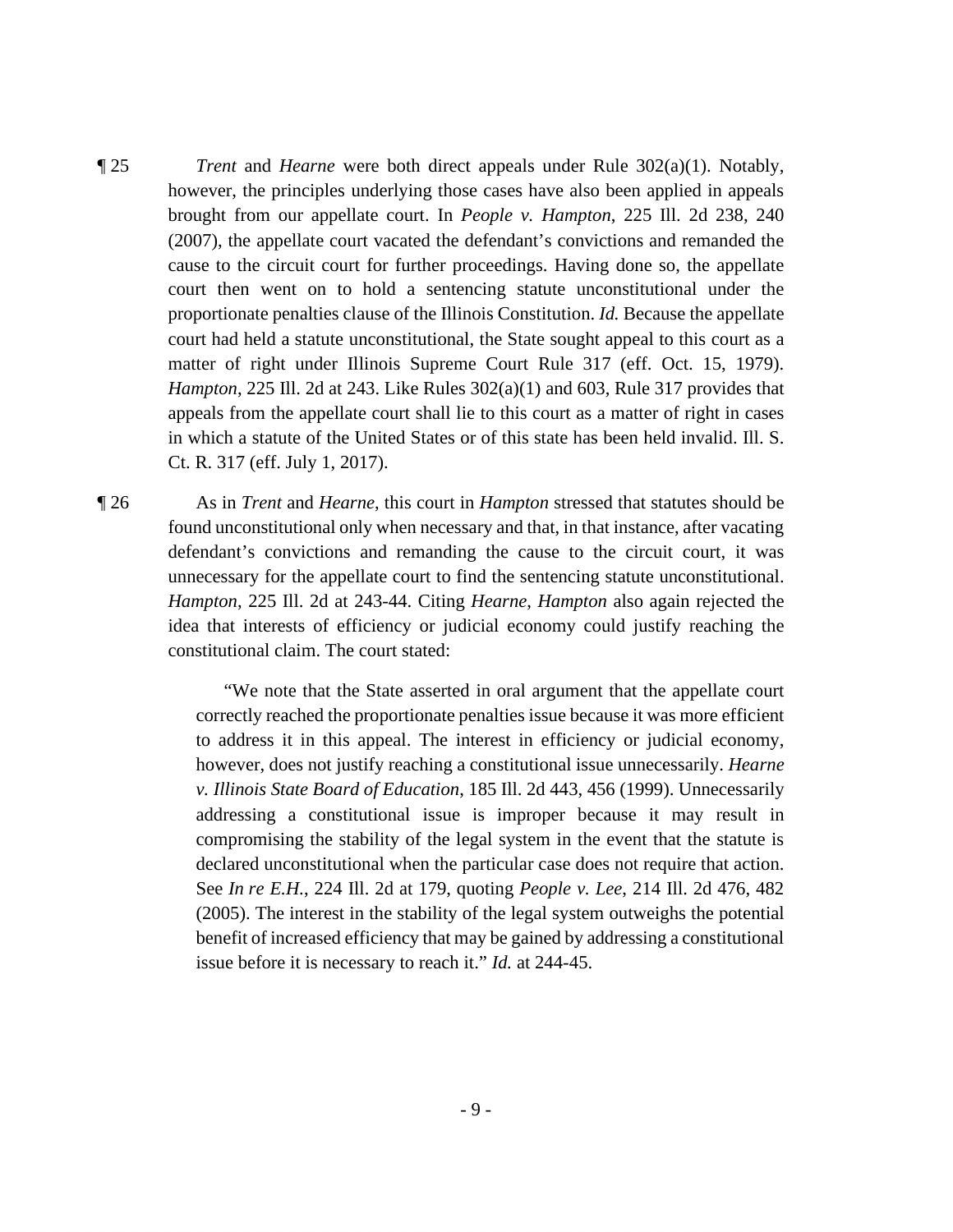Accordingly, *Hampton* vacated the appellate court's finding of unconstitutionality and remanded the cause to the circuit court. *Id.* at 246; see also, *e.g.*, *In re E.H.*, 224 Ill. 2d 172, 181 (2006) (vacating the appellate court's premature finding that a statute was unconstitutional and remanding the cause to that court with directions to first consider nonconstitutional issues).

- ¶ 27 The common-law doctrine that holds that courts should not compromise the  *v. Brown County Community Unit School District No. 1*, 35 Ill. 2d 362, 364 (1966) stability of the legal system by declaring legislation unconstitutional when it is not required is " '[o]ne of the most firmly established' " in constitutional law (*Lorton*  (quoting *Grasse v. Dealer's Transportation Co.*, 412 Ill. 179, 201 (1952))) and one that this court has applied with diligence. See, *e.g.*, *Ultsch v. Illinois Municipal Retirement Fund*, 226 Ill. 2d 169, 176-77 (2007) (noting that a just respect for the legislature requires that statutes not be found unconstitutional unless necessary). Indeed, the doctrine is of such importance that this court has taken the "somewhat extraordinary step" of incorporating it into our Supreme Court Rules to ensure its enforcement. *In re E.H.*, 224 Ill. 2d at 178. Illinois Supreme Court Rule 18(c)(4) (eff. Sept. 1, 2006) requires courts to state in writing that a case cannot be resolved on an alternative ground before finding a statute unconstitutional. We have also incorporated *Trent* and *Hearne*'s holdings that an order of the circuit court that unnecessarily finds a statute unconstitutional may be vacated by this court at any time, whether before or after briefing and oral argument, in Illinois Supreme Court Rule 302(c)(2) (eff. Oct. 4, 2011).
- ¶ 28 In this case, at the conclusion of its October 16, 2018, order denying the Attorney General's motion to reconsider and dismissing defendant's information, the circuit court stated it had complied with Rule 18 and that its finding of unconstitutionality was necessary and the decision could not rest upon an alternative ground. However, in the immediately preceding paragraphs the circuit court had provided one.
- ¶ 29 At the outset of its October 16, 2018, order the circuit court stated it was denying the State's motion to reconsider and supplementing its prior order from February 14, 2018. The court then set forth two factual situations involving the use of a FOID card that, in the court's view, demonstrated the difficulties of applying the FOID Card Act in the home: (1) it was impossible for a person to have a FOID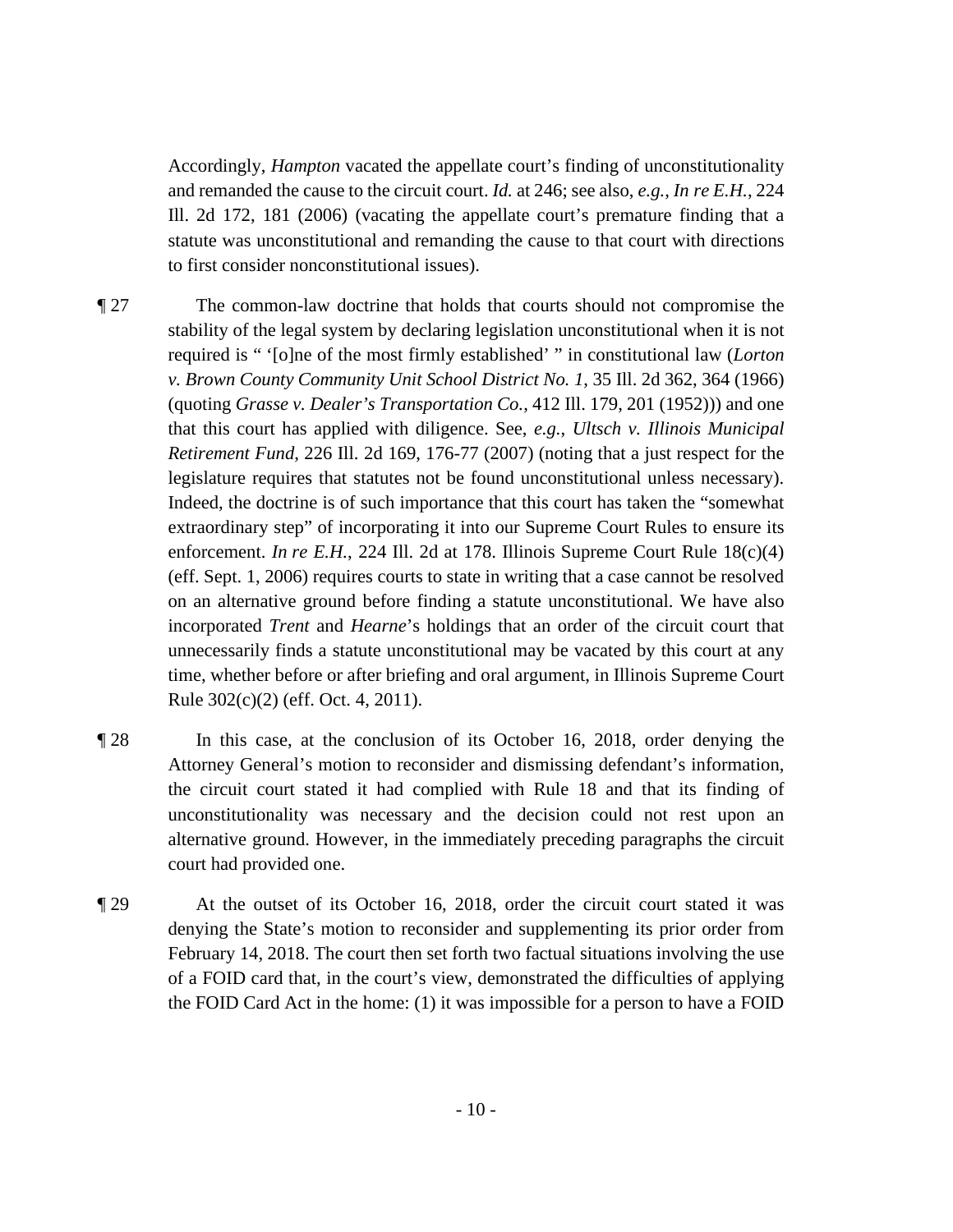card on his or her person at all times while in constructive possession of a firearm in the home and (2) the lawful holder of a FOID card could inadvertently make circumstances of defendant's case because she never possessed a FOID card to criminals out of other residents of the home who lacked a FOID card by simply leaving a firearm unsecured. Notably, neither of these factual situations had any relevance to defendant's as-applied constitutional challenge. A claim that a statute is unconstitutional as applied requires a showing that the statute violates the constitution as it applies to the specific "facts and circumstances of the challenging party." *People v. Thompson*, 2015 IL 118151, ¶ 36. Yet, as was pointed out by several members of this court at oral argument in this case, the factual situations set forth by the circuit court could have nothing to do with the specific facts and begin with. Thus, when viewed in the context of defendant's as-applied second amendment challenge, it is difficult to see what purpose the circuit court had for including the supplemental material in its October 16, 2018, order.

- ¶ 30 However, that material makes perfect sense when understood as statutory analysis. When interpreting a statute, a court may always consider the consequences of construing the law one way or another and may always consider whether a particular interpretation of the statute will lead to absurd, inconvenient, or unjust results. *People v. Gutman*, 2011 IL 110338, ¶ 12. The circuit court's October 16, 2018, order consisted primarily of a statutory analysis in which the court concluded the legislature did not intend for the FOID Card Act to apply in the home because such an interpretation would lead to absurd and unworkable results. See, *e.g.*, *People v. Hanna*, 207 Ill. 2d 486, 498 (2003).
- ¶ 31 Further, if there were any doubt this was the circuit court's intent, the court resolved it later in the order. The court stated,

impossibility of compliance." "As an alternative, if [section  $2(a)(1)$ ] is constitutional then it becomes obvious the legislature did not intend the statute to apply in one's own home due to

 FOID Card Act did not apply to the act of possessing a firearm in the home as a The circuit court's language was clear and unequivocal. The court held that the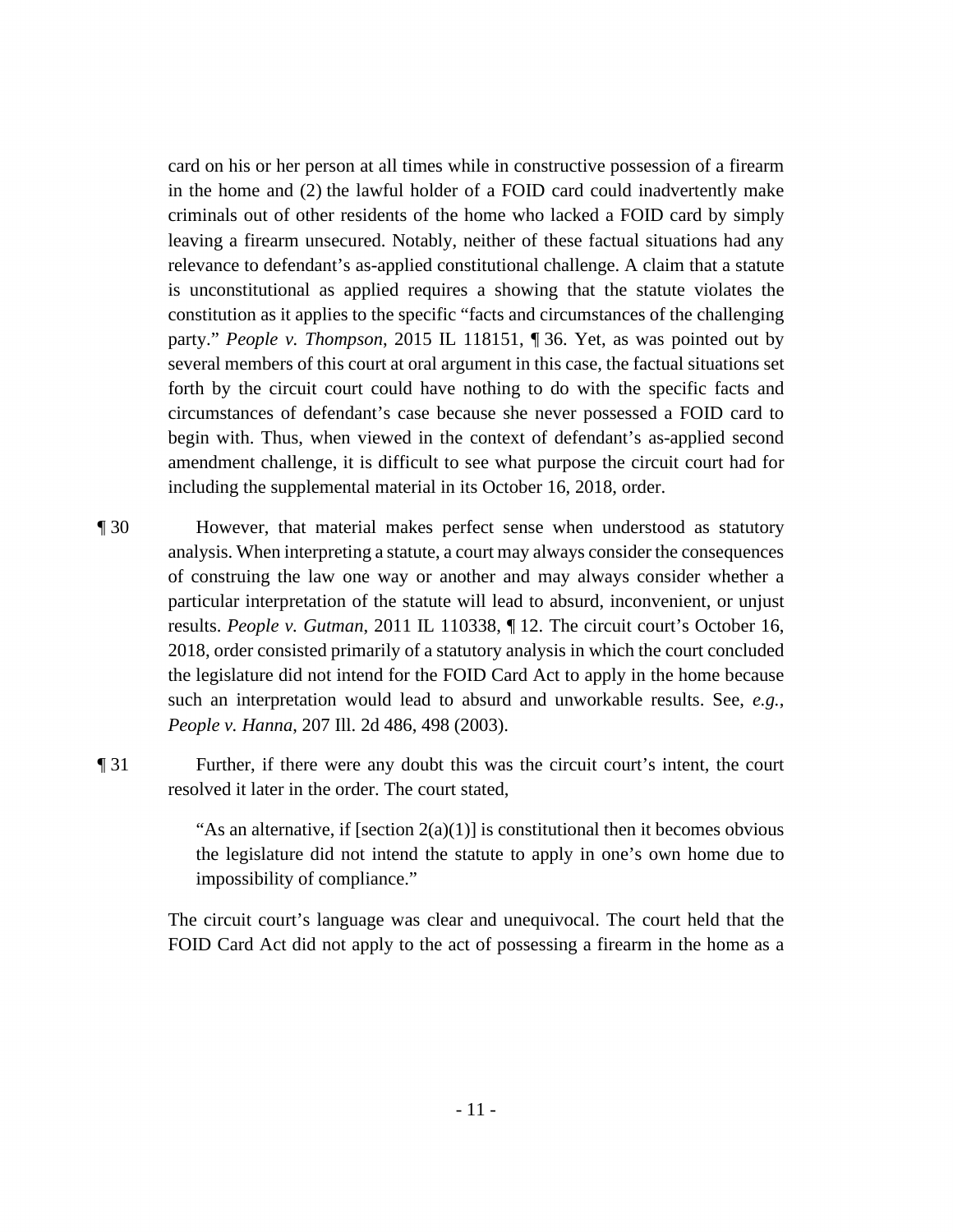was an alternative, nonconstitutional basis for dismissing defendant's information.<sup>3</sup> matter of statutory interpretation and, therefore, could not apply to defendant. This

- the circuit court's statutory analysis. The entry of a modified judgment order is done  $\P$  32 The circuit court's holding that section 2(a)(1) of the FOID Card Act is unconstitutional was not necessary for the resolution of this case. Thus, in accordance with *Trent* and *Hearne*, the circuit court's constitutional holding cannot "properly serve as a basis for direct supreme court review." *Hearne*, 185 Ill. 2d at 455. We must therefore vacate the court's finding of unconstitutionality and remand the cause to the circuit court to enter a modified judgment order that excludes that finding. In so holding, we emphasize that we express no opinion on the merits of only to preserve the State's right to seek review in the appellate court of the circuit court's nonconstitutional basis for dismissing defendant's information (Ill. S. Ct. R. 604(a)(1) (eff. July 1, 2017)) and to "permit the normal appellate process to run its course" (*Trent*, 172 Ill. 2d at 426).
- ¶ 33 An additional point merits comment. This court has repeatedly held that,

"because as-applied constitutional challenges are necessarily dependent on the specific facts and circumstances of the case, a court is not capable of making an as-applied determination of unconstitutionality when there has been no evidentiary hearing and no findings of fact. Absent a sufficient evidentiary record, any finding that a statute is unconstitutional as applied is premature." *Vasquez Gonzalez*, 2018 IL 123025, ¶ 24.

See also *People v. Harris*, 2018 IL 121932, ¶ 39; *People v. Minnis*, 2016 IL 119563, ¶ 19; *People v. Rizzo*, 2016 IL 118599, ¶ 26; *People v. Mosley*, 2015 IL 115872, ¶¶ 47-48; *In re Parentage of John M.*, 212 Ill. 2d 253, 268 (2004). Here, although the circuit court found section  $2(a)(1)$  unconstitutional as applied, it did not conduct

 2, 2018. Of note, this docket entry did *not* contain any mention of Rule 18(c)(4), nor did it say anything about whether it was or was not possible for the court's judgment to rest upon an the point that the circuit court intended to provide an alternative basis for its judgment. Rule  $18(c)(4)$ <sup>3</sup>The circuit court's alternative holding first appeared in the court's docket entry from October alternative, nonconstitutional ground. That language only appeared later, in the final written order that was prepared by defense counsel and filed on October 16, 2018. This fact further underscores concerns were simply not under consideration by the court when the alternative holding was made for the first time.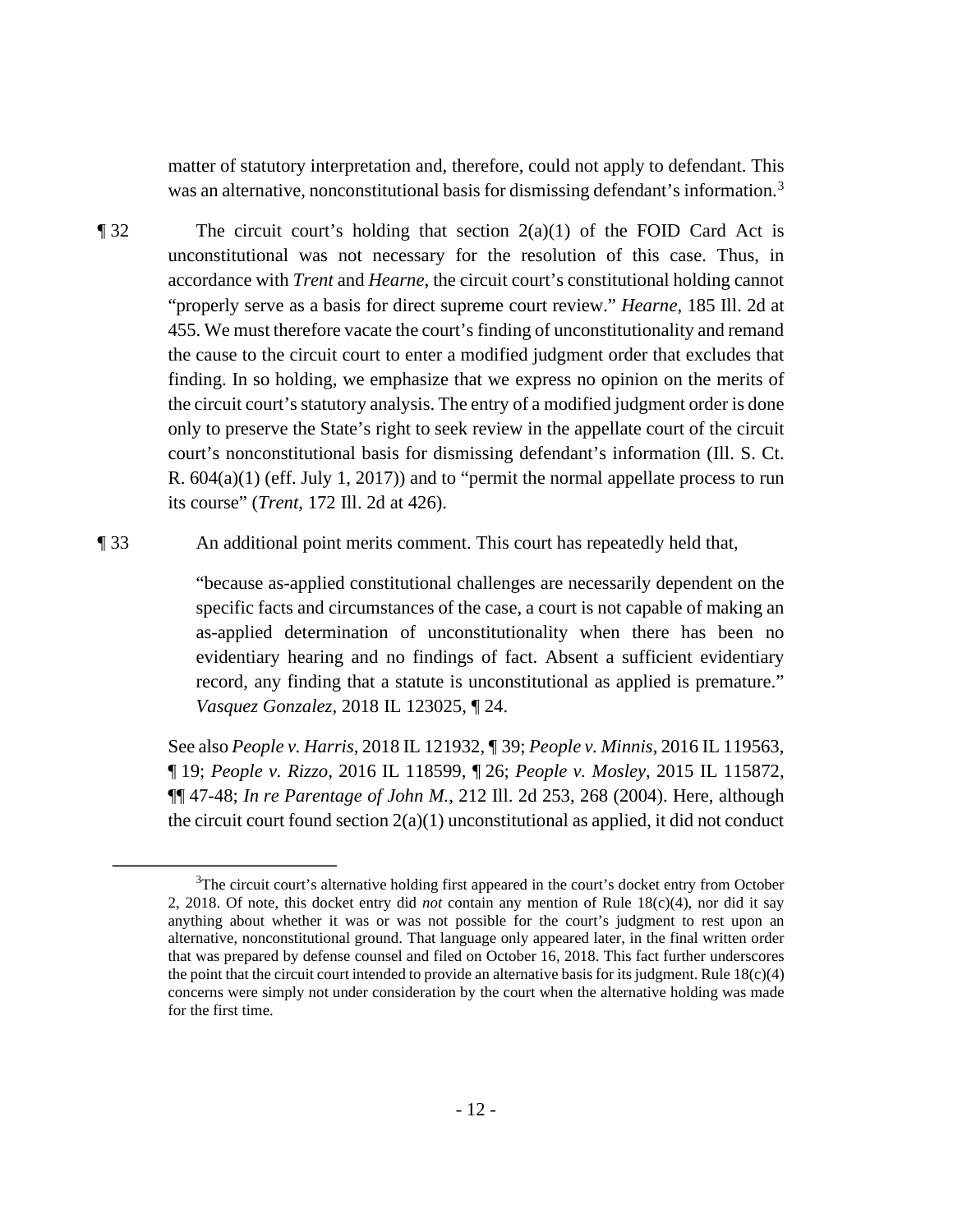an evidentiary hearing or make findings of fact. Nor is there anything of record to indicate the State stipulated to any matter in the circuit court other than the fact her motion to find the statute unconstitutional. Yet the State, in both its written defendant possessed some type of firearm in her home. To be sure, in its initial order of February 14, 2018, holding section  $2(a)(1)$  unconstitutional, the circuit court found that the State did not dispute any of the facts alleged by defendant in motion to reconsider and the hearing on that motion, expressly informed the court that it did dispute the facts alleged by defendant and that the factual record was not sufficient to determine whether defendant was a law-abiding person who fit within the class of individuals eligible to receive a FOID card. Thus, when the circuit court entered its final judgment order on October 16, 2018, and repeated the finding that section  $2(a)(1)$  was unconstitutional as applied, essential factual matters remained unresolved.

 ¶ 34 Before this court, the State has continued to recognize the problem. At oral argument the State acknowledged that

> she is challenging [the statute]." "[t]he posture of this case is such that we don't have a lot of definitive factual answers about the circumstances. So we have to take this as—sort of a—on the terms of defendant's pleading that she was otherwise eligible to receive a FOID card, didn't have one, had the gun at home, and those are the terms on which

A court may not simply assume that alleged factual matters are true when considering an as-applied constitutional challenge. We reiterate that when a court holds a statute unconstitutional as applied, that holding must be based on an established factual record.

#### ¶ 35 CONCLUSION

 Therefore, we remand this cause to the circuit court. We direct that the order entered October 16, 2018, judgment order dismissing defendant's information be vacated  $\P$ 36 The circuit court's ruling that section  $2(a)(1)$  of the FOID Card Act is unconstitutional as applied was not necessary to the resolution of this case. by the circuit court on February 14, 2018, be vacated. We further direct that the and then modified to exclude the ruling that section  $2(a)(1)$  is unconstitutional. The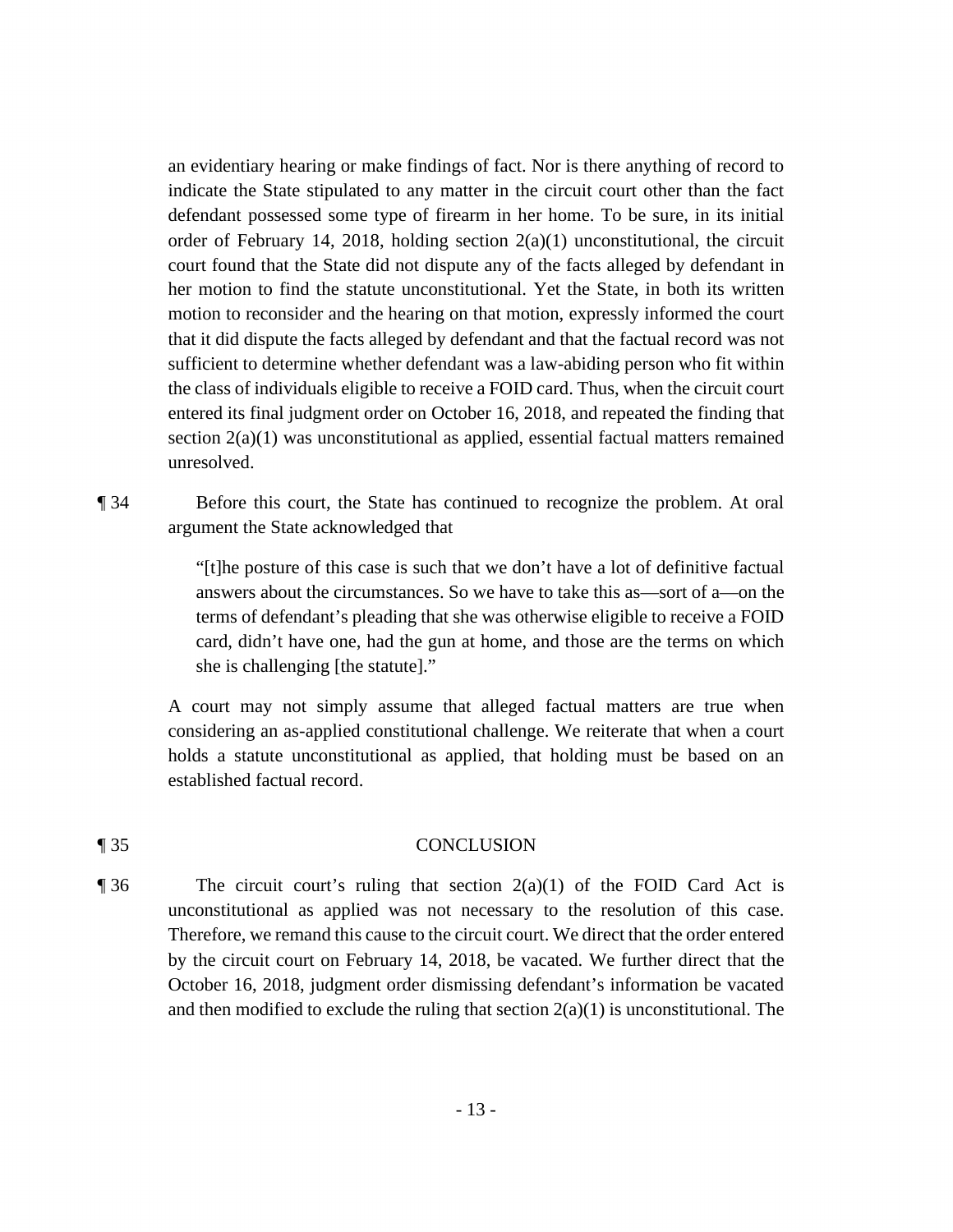modified order is thereupon to be reentered.

¶ 37 Vacated and remanded with directions.

### ¶ 38 JUSTICE KARMEIER, dissenting:

- and serves no purpose. Neither the parties nor the interests of justice will be served ¶ 39 The majority's decision resolves this appeal based on an issue no one has raised, decides the issue through misapplication of principles we have no reason to discuss, and remands the case to the circuit court for entry of an order that is clearly meritless by this unexpected and pointless exercise. I therefore respectfully dissent.
- *Id.* Our case law makes clear that such appeals may be brought by the State (*People v. Miller*, 202 Ill. 2d 328, 334-35 (2002)) and will lie where a statute has been held (2000); *In re Derrico G.*, 2014 IL 114463, ¶ 1). ¶ 40 Contrary to the majority's suggestion, there is no jurisdictional impediment to our hearing this appeal. Under article VI, section 4(b), of the Illinois Constitution of 1970 (Ill. Const. 1970, art. VI, § 4(b)), direct appeal lies to this court from judgments of circuit courts imposing a sentence of death and in such other cases as we may specify by rule. Pursuant to that authority, we have enacted Illinois Supreme Court Rule 603 (eff. Feb. 6, 2013). That rule expressly provides that "[a]ppeals in criminal cases in which a statute of the United States or of this State has been held invalid shall lie directly to the Supreme Court as a matter of right." unconstitutional as applied, as well as when it has been found facially invalid (see *People v. Fuller*, 187 Ill. 2d 1, 8-10 (1999); *People v. Falbe*, 189 Ill. 2d 635, 638
- ¶ 41 There is no question that this appeal involves a criminal case. Defendant was charged by criminal information with violating section  $2(a)(1)$  of the FOID Card Act (430 ILCS  $65/2(a)(1)$  (West 2018)), a Class A misdemeanor under the facts alleged here (see *id.* § 14(b)). There is likewise no actual dispute that the circuit court dismissed that charge based on its conclusion that section  $2(a)(1)$  of the FOID Card Act is invalid as applied to defendant under both the second amendment to the United States Constitution (U.S. Const., amend. II) and article I, section 22, of the Illinois Constitution of 1970 (Ill. Const. 1970, art. I, § 22). Under the plain and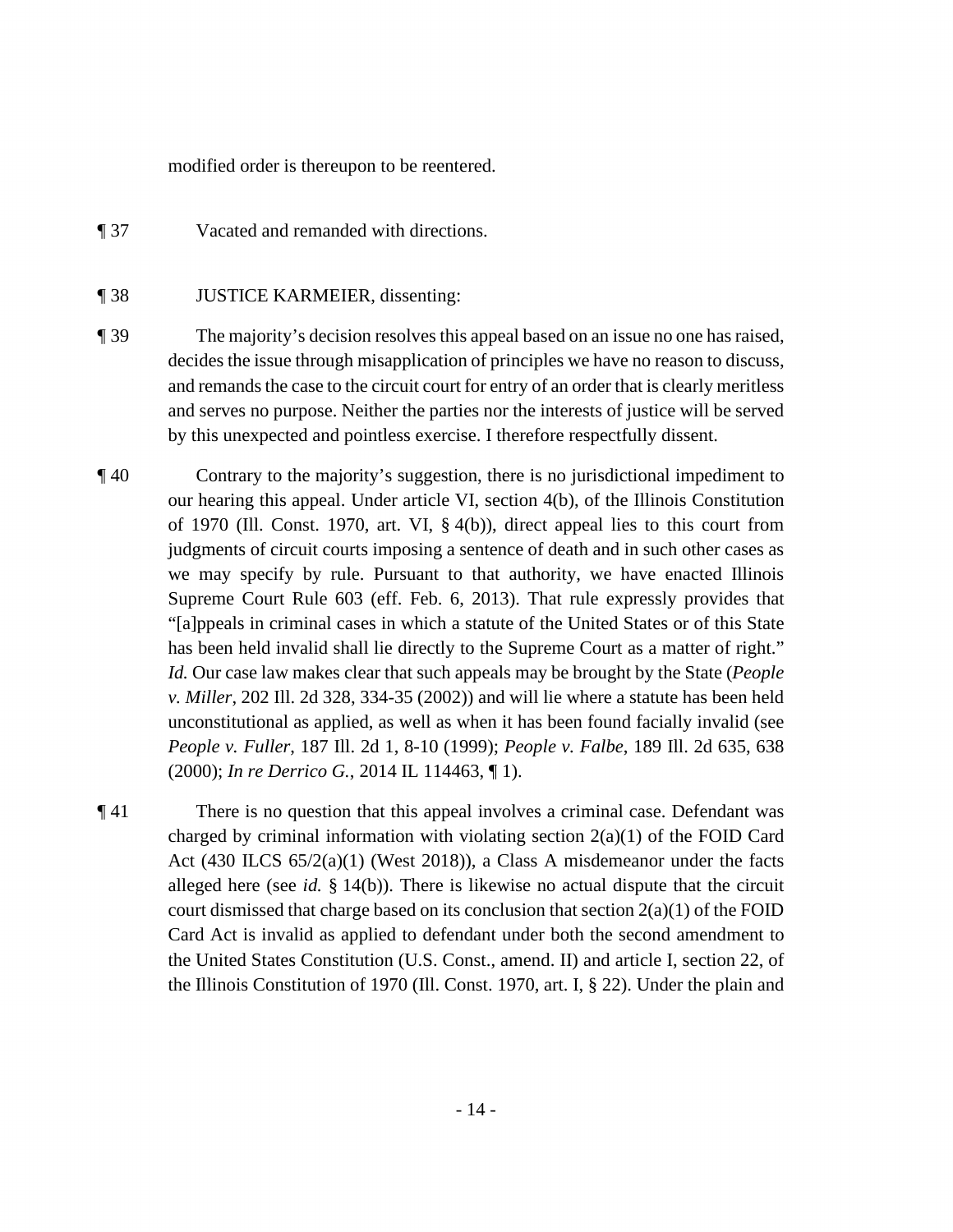unambiguous language of Rule 603, we therefore have jurisdiction to hear the State's appeal from that judgment on direct review.

- ¶ 42 Even if it were true that the lower court had advanced an additional, nonconstitutional basis for its judgment—a proposition that does not withstand scrutiny for reasons I will discuss shortly—that would not alter our authority to exercise direct review. The long-standing rule that courts should refrain from reaching constitutional questions when a case can be resolved on nonconstitutional grounds is merely a jurisprudential principle (*Lebron v. Gottlieb Memorial Hospital*, 237 Ill. 2d 217, 263 (2010) (Karmeier, J., concurring in part and dissenting in part, joined by Garman, J.)). It is not a limitation on our jurisdiction.
- ¶ 43 While not jurisdictional, the principle that cases should be decided on nonconstitutional grounds whenever possible is certainly an important one. It arose from concern for preserving the stability of the legal system, respecting enactments by the elected representatives of the People, and preventing the normal appellate process from being circumvented (*Vasquez Gonzalez v. Union Health Service, Inc.*, 2018 IL 123025, ¶¶ 19-20), and we strive to be diligent about its enforcement.
- implemented principles encapsulated in *Cornelius* and *In re Parentage of John M.*  ¶ 44 We initially sought to accomplish this through *ad hoc* judicial pronouncements of increasing specificity. See *Trent v. Winningham*, 172 Ill. 2d 420, 425-27 (1996); *In re Parentage of John M.*, 212 Ill. 2d 253, 266-67 (2004); *People v. Cornelius*, 213 Ill. 2d 178, 189-90 (2004). Eventually, because of ongoing problems, we were compelled to enact Illinois Supreme Court Rule 18 (eff. Sept. 1, 2006), which Ill. S. Ct. R. 18, Committee Comment (adopted July 27, 2006); see *In re E.H.*, 224 Ill. 2d 172, 178 (2006). That rule sets out the duties incumbent upon the circuit court when declaring a state statute unconstitutional. It is now the controlling authority on this subject.
- a statute, ordinance, regulation, or other law unconstitutional: (1) it must make the what portion or portions of the statute, ordinance, regulation, or other law it finds ¶ 45 Under Rule 18, a court is required to take the following measures when finding finding of unconstitutionality in a written order or opinion or in an oral statement on the record that is transcribed; (2) in its order or opinion it must clearly identify unconstitutional; and (3) the order or opinion must clearly set forth the grounds for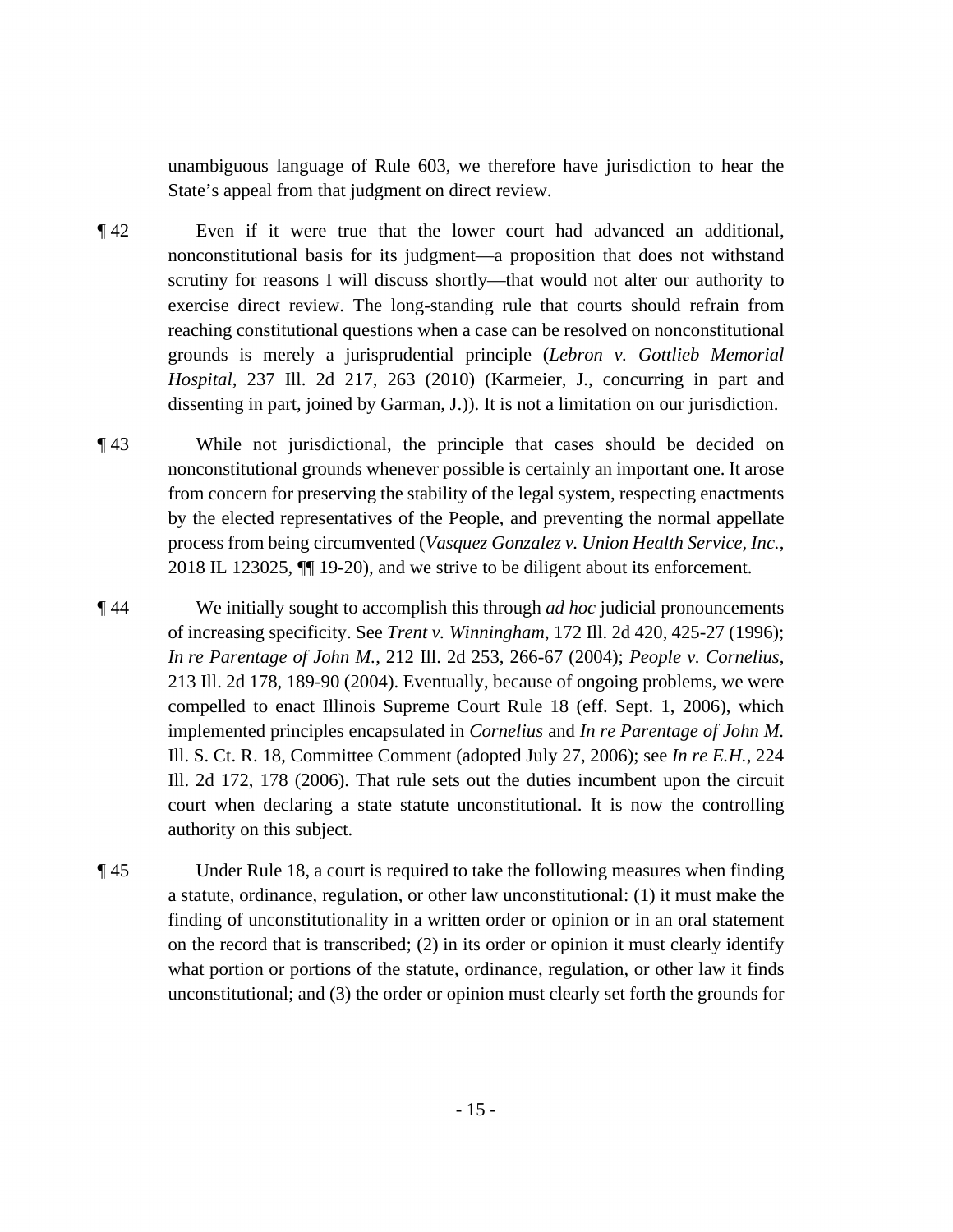its finding of unconstitutionality. With regard to the third of these requirements, Rule 18 further specifies that the order or opinion must include the following:

"(1) the constitutional provision(s) upon which the finding of unconstitutionality is based;

 unconstitutional on its face, as applied to the case *sub judice*, or both; (2) whether the statute, ordinance, regulation or other law is being found

(3) that the statute, ordinance, regulation or other law being held unconstitutional cannot reasonably be construed in a manner that would preserve its validity;

 alternative ground; and (4) that the finding of unconstitutionality is necessary to the decision or judgment rendered, and that such decision or judgment cannot rest upon an

 with such notice have been given adequate time and opportunity under the circumstances to defend the statute, ordinance, regulation or other law (5) that the notice required by Rule 19 has been served, and that those served challenged." Ill. S. Ct. R. 18(c) (eff. Sept. 1, 2006).

 are undisputed"; it reviewed the language of the statute at issue, the relevant  $\P$ 46 In holding section 2(a)(1) of the FOID Card Act (430 ILCS 65/2(a)(1) (West 2018)) unconstitutional, the circuit court here found that the "[t]he facts of this case constitutional provisions and United States Supreme Court precedent; and it concluded:

> fill out a form, provide a picture ID and pay a \$10 fee to obtain a FOID card before she can exercise her constitutional right to self-defense with a firearm is to the States and a violation of Article I, Section 22, of the Constitution of the "In this case the facts show the defendant possessed a gun, in her house, for the purpose of self-defense without a FOID card. To require the defendant to a violation of the 2nd Amendment to the United States Constitution as applied State of Illinois, as applied to this case only.

> \*\*\* Based upon the for[e]going the Court finds 430 ILCS  $65/2(a)(1)$ unconstitutional as applied to this case.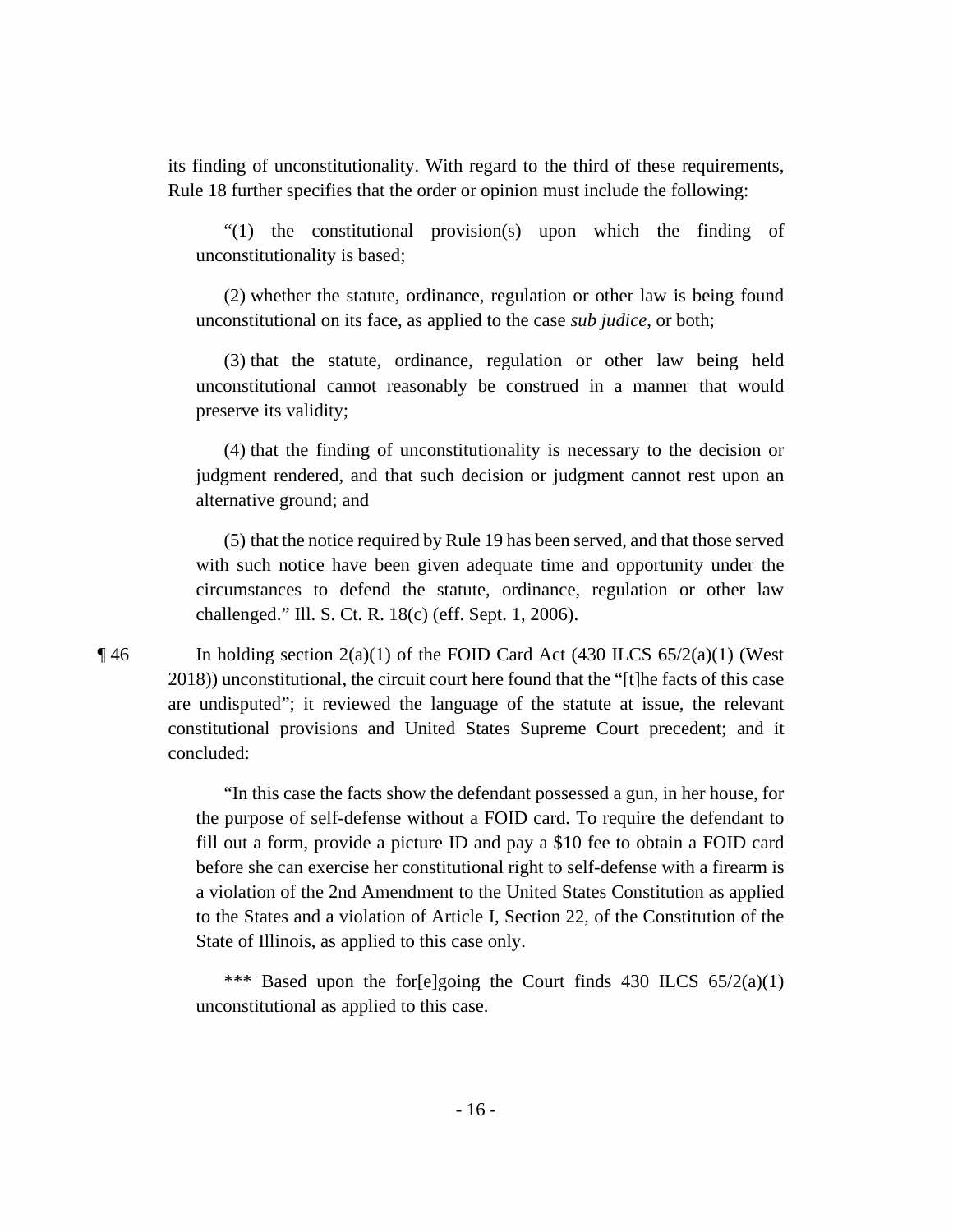\*\*\* The Court further finds 430 ILCS  $65/2(a)(1)$  cannot, in this case, reasonably be construed in a manner that would preserve its validity and this finding of unconstitutionality is necessary to the decision in this case and this decision cannot rest upon an alternate ground."

¶ 47 Following this ruling, the State moved for reconsideration, arguing that the circuit court was incorrect on the merits. In the alternative, the State asserted that the court needed to amend its ruling in order to properly comply with Rule 18.

¶ 48 The circuit court denied reconsideration of the merits but supplemented its previous ruling to address concerns over the adequacy of its Rule 18 findings. Specifically, it held:

> person when in either actual or constructive possession of a firearm or "To comply with 430 ILCS  $65/2(a)(1)$  a person must have a FOID card on their ammunition. Owning a FOID card is insufficient to comply with the statute. See *People v. Eldens*, 63 [Ill.App.3d](https://Ill.App.3d) 554 (Fifth Dist. 1978) and *People v. Cahill*, 37 [Ill.App.3d](https://Ill.App.3d) 361 (Second Dist. Second Div. 1976).

> A person is in constructive possession of a firearm or ammunition when: (1) The person has knowledge of the presence of a weapon or ammunition, and (2) That person is in immediate and exclusive control over the area where the firearm or ammunition is located.

> home. No person could have their FOID card on their person 24 hours each and every day when firearms or ammunition are in the house. Due to the language of 430 ILCS  $65/2(a)(1)$  and the Court's interpretation of the statute, it is clear that compliance is impossible when one is in their own

> In addition, every person in the home (family member, friend, spouse, etc.) who has knowledge of the firearms or ammunition and has immediate and exclusive control of the area where the firearms or ammunition is located, who does not have a FOID card, would be in violation of the statute.

> Thus,  $430$  ILCS  $65/2(a)(1)$  is unconstitutional, as applied to this defendant, because it is impossible to comply in the person's own home. As an alternative, if 430 ILCS 65/2(a)(1) is constitutional then it becomes obvious the legislature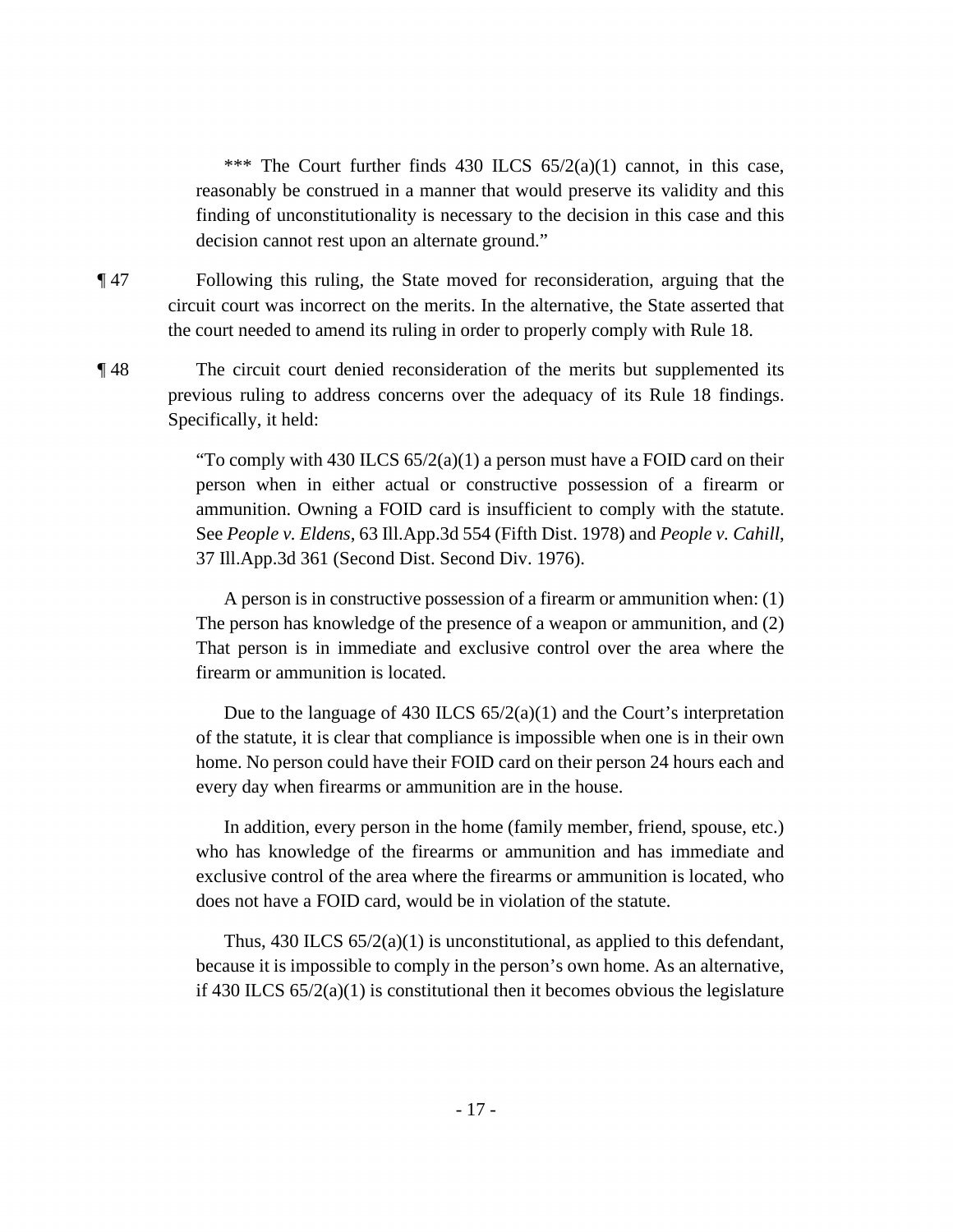did not intend the statute to apply in one's own home due to impossibility of compliance."

¶ 49 The circuit court then reiterated the findings it made in its initial order declaring the statute invalid as applied to defendant and made additional findings in an attempt to meet the requirements of Rule 18. Specifically, the court stated that it was further finding,

> "in compliance with Supreme Court Rule 18, that the finding of unconstitutionality is necessary to the decision and that such decision cannot rest upon an alternative ground; and that the notice required by Supreme Court Rule 19 has been served and that those served with such notice have been given adequate time and opportunity under the circumstances to defend the statute.

> enumerated in the [previous order], that 430 ILCS 65/2(a)(1) is unconstitutional Fourteenth Amendment, and Article I, Section 22 of the Constitution of the IT IS THEREFORE ORDERED that for the foregoing reasons, and those as applied to the defendant in this case, in violation of the Second Amendment to the United States Constitution, as applied to the States thru [*sic*] the

- screening process. The briefs that were subsequently filed made no mention of a State of Illinois, and by reason thereof, this cause is dismissed with prejudice."<br> **T** 50 Under any fair reading of the foregoing, it is clear that the circuit court was mindful of its responsibilities under Rule 18 and was conscientious about checking off all boxes required by the rule. Once the court supplemented its initial order, the parties themselves did not question its sufficiency under Rule 18. Since 2010, our court has had a screening procedure in place to identify deficient Rule 18 orders before briefing and argument takes place. The order in this case passed that initial Rule 18 problem. When the case was argued, no member of this court voiced any concern as to whether the requirements of Rule 18 had been satisfied or whether the appeal was properly before us.
- ¶ 51 That a Rule 18 problem should now prove fatal to the appeal is as surprising to me as I am sure it will be to the parties when they read the majority's opinion. That is especially true given the rationalization my colleagues belatedly advance. Although the circuit court's final written dismissal order explicitly and unambiguously held that "the finding of unconstitutionality is necessary to the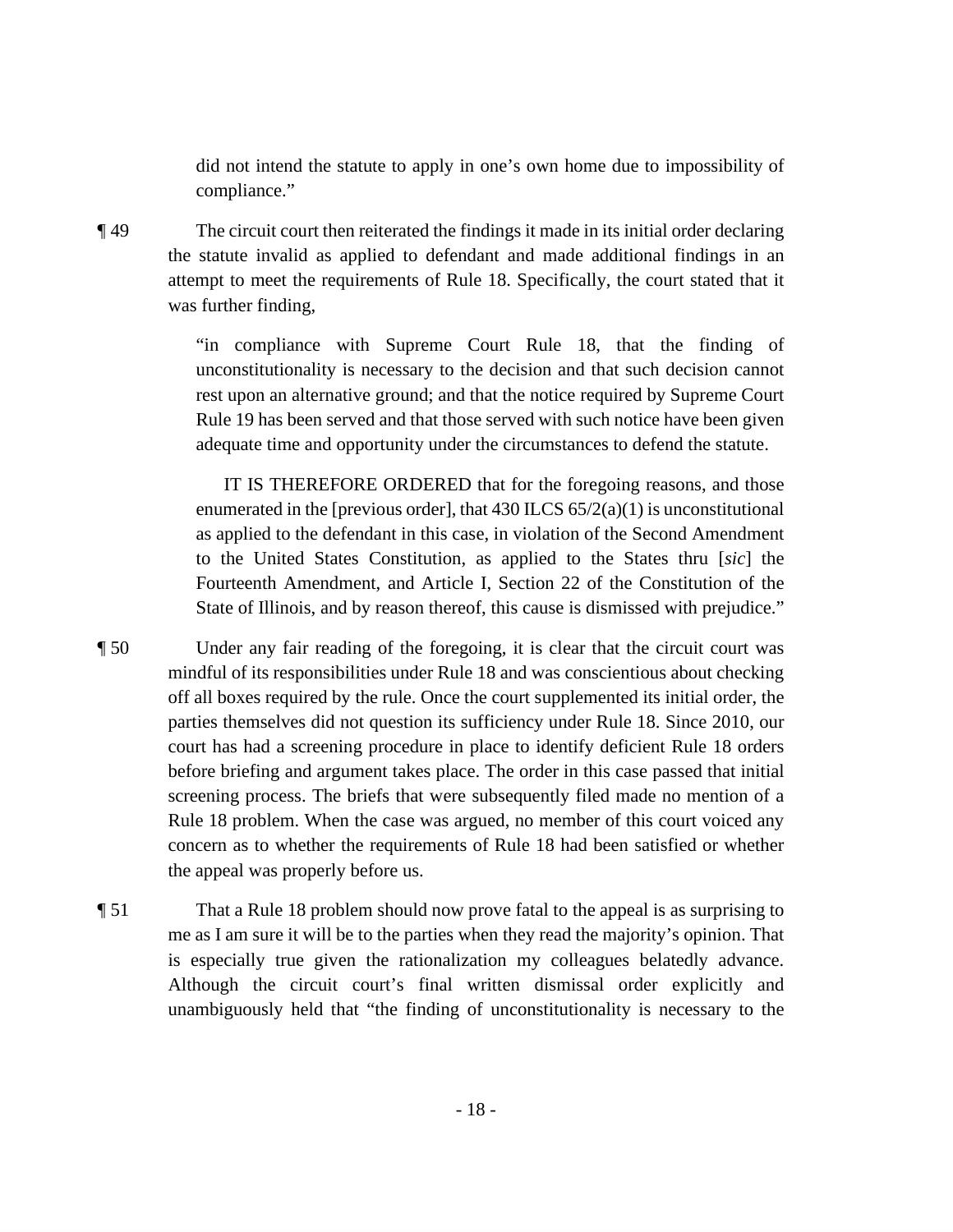decision and that such decision cannot rest upon an alternative ground," the majority has now decided that, no, what the circuit court actually held is that there *was* an alternative basis for granting defendant's motion to dismiss, namely, that the conduct underlying the charges for which defendant is being prosecuted is outside the reach of the FOID Card Act.

- ¶ 52 That section 2(a)(1) of the FOID Card Act (*id.*), by its terms, does not apply and could not have been intended by the legislature to apply to circumstances like those present in this case—possession of a firearm in one's home by a person who otherwise meets FOID card eligibility requirements—is a theory the defendant in this case has never raised and that was never argued in the circuit court or in the briefs on appeal. It is an invention of the majority based on a single sentence taken out of context.
- ¶ 53 The sentence that has suddenly emerged as pivotal to the majority's disposition is this one: that "[a]s an alternative, if 430 ILCS  $65/2(a)(1)$  is constitutional then it becomes obvious the legislature did not intend the statute to apply in one's own home due to impossibility of compliance." These words might lend support to the majority's position if read narrowly and in isolation, but that is not how courts of review are supposed to construe rulings by the circuit court. To the contrary, where, as here, the meaning of a trial court's order is in dispute and requires interpretation, a court of review must consider the entire context in which the order was entered, with reference to the other parts of the record, including the pleadings, motions, and issues before the court and the arguments of counsel (*People v. Ward*, 113 Ill. 2d 516, 526-27 (1986); *People v. Cooper*, 132 Ill. 2d 347, 353-54 (1989); see *In re Marriage of Heasley*, 2014 IL App (2d) 130937, ¶ 28), and the court's statements must be given their most logical meaning (*Cornelius*, 213 Ill. 2d at 190).

 defendant's conduct, if proved, would not fall within the express terms of section  $2(a)(1)$  of the FOID Card Act, which provides simply that ¶ 54 As noted above, no one in this case attempted to make the argument that

> "[n]o person may acquire or possess any firearm, stun gun, or taser within this State without having in his or her possession a Firearm Owner's Identification Card previously issued in his or her name by the Department of State Police under the provisions of this Act."  $430$  ILCS  $65/2(a)(1)$  (West 2016).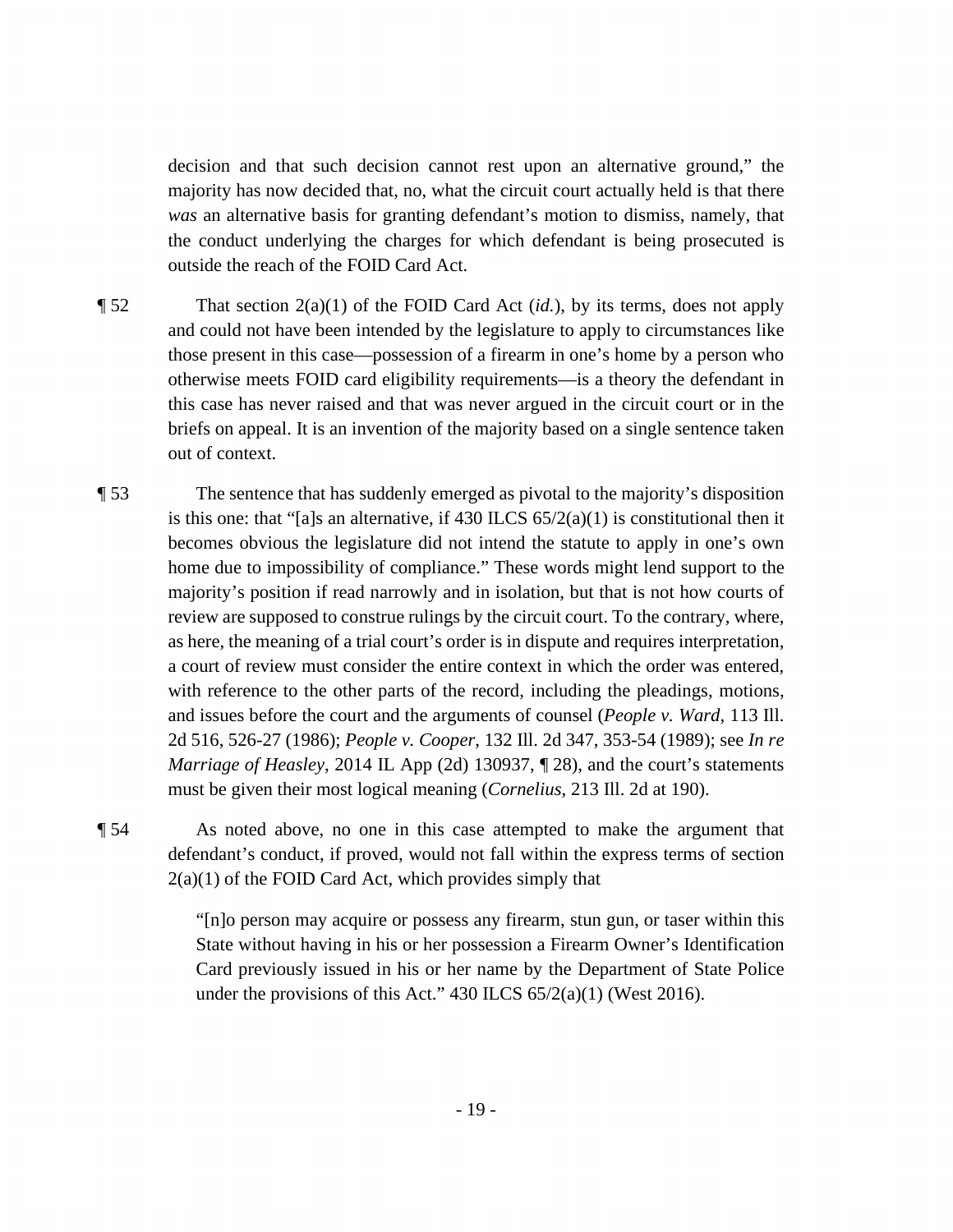It is not surprising that no one made such a claim. The language of the law is clear for possession of the firearm, stun gun, or taser within one's home. To read the law and unambiguous. There is no exception, here or in any other provision of the Act, as inapplicable to possession within the home, thereby avoiding any challenge to the constitutionality of the law as applied in that circumstance, would therefore require the court to depart from the plain language and meaning of the statute and read into it an exception, limitation, or condition the legislature did not express. That is something courts are not at liberty to do. *In re Hernandez*, 2020 IL 124661, ¶ 18.

 ¶ 55 If one considers the circuit court's statement in the broader context of the court, the requirements of Rule 18, the language of the court's rulings taken as a arguments raised by the parties, the constitutional concerns expressed by the circuit whole, and the clear prohibition against judicial rewriting of statutes, there is a much more logical explanation for why the circuit court referenced the legislature's intent. It was simply to address whether the statute could "reasonably be construed in a manner that would preserve its validity," a finding expressly required by Rule 18(c)(3) (eff. Sept. 1, 2006).

upon an alternative ground." ¶ 56 In my view it is evident that the circuit court would have answered this question in the negative. After all, it invoked no legal authority and cited no principles of statutory construction that would support an alternative, "saving" construction of the law. Instead, as it had in its earlier ruling, it expressly held that "the finding of unconstitutionality is necessary to the decision and that such decision cannot rest

- **The sum, constitutional concerns—not statutory ones—lay at the center of the** circuit court's reasoning. But for the circuit court's view that the statute could not pass muster under the second amendment as applied, the circuit court would not have dismissed the charges against defendant. Accordingly, I do not believe we can fairly assert that the circuit court's decision compromised the substantive principles underlying Rule 18 and should preclude us from proceeding to the merits of the appeal.
- ¶ 58 Even if I agreed with the majority's newly discovered and legally unsound interpretation of the circuit court's ruling, I could not join in its resolution of the appeal. Contrary to the majority's view, remand to the circuit court is not required.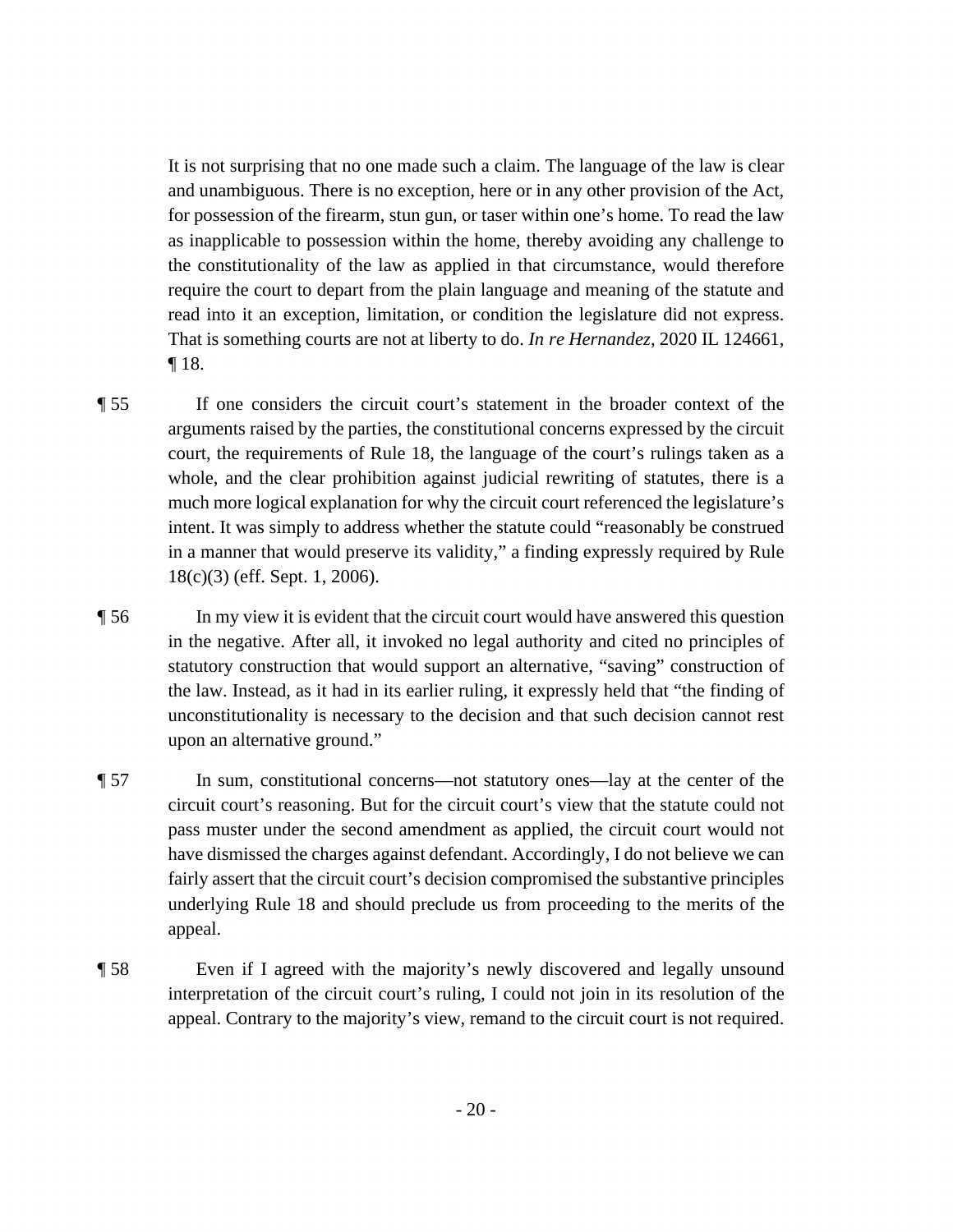Ill. S. Ct. R. 302(c)(2) (eff. Oct. 4, 2011); *Bryant v. Board of Election*  Moreover, even where we have determined that a case originally docketed as a direct appeal from an order declaring a statute invalid is not eligible for appeal on Rule 18 provides that when a circuit court's judgment fails to comply with the rule, our court "may" summarily vacate and remand the judgment for noncompliance. *Commissioners of the City of Chicago*, 224 Ill. 2d 473, 477 (2007) (*per curiam*). That is so in criminal as well as civil cases. See Ill. S. Ct. R. 612(b)(2) (eff. July 1, 2017). Significantly, however, the rule, by its terms, does not obligate us to summarily vacate and remand in every case. We have never held otherwise. To the contrary, when appropriate, we have not hesitated to address nonconstitutional issues on direct review even where we have determined that a circuit court erred in making findings under Rule 18. *People v. Jackson*, 2013 IL 113986, ¶¶ 14-25. that basis at all, we have proceeded to the merits in the exercise of our supervisory authority when circumstances warrant. See *Vasquez Gonzales*, 2018 IL 123025, ¶ 17 (and numerous cases cited therein). Had the majority consulted relevant precedent from this century—or even just the past decade—it would have recognized these principles.

 ¶ 59 There is good reason to proceed to the merits here. Remand to the circuit court to enter a new order dismissing the case on statutory rather than constitutional grounds is a meaningless and wasteful act. As I have noted, no plausible claim can be made that the conduct with which defendant is charged falls outside the plain language of section  $2(a)(1)$  of the FOID Card Act (430 ILCS  $65/2(a)(1)$  (West 2018)). To order the circuit court to enter such an order would be tantamount to compelling it to make a legal determination that none of the parties requested, that the court itself never meant to make, and that would have no chance of being affirmed on appeal. And when the forced order is ultimately reversed by the appellate court, as the law would require, what will happen? The circuit court will simply enter another order declaring the statute invalid, putting the parties and the litigation in precisely the same position they are now. Nothing will have been gained. Time will have been lost. Judicial resources will have been wasted. Defendant will remain in legal limbo.

 because the court had not yet conducted an evidentiary hearing and the record was ¶ 60 I take equally strong exception to the majority's contention that the circuit's court's decision to invalidate the statute "as applied" was premature and improper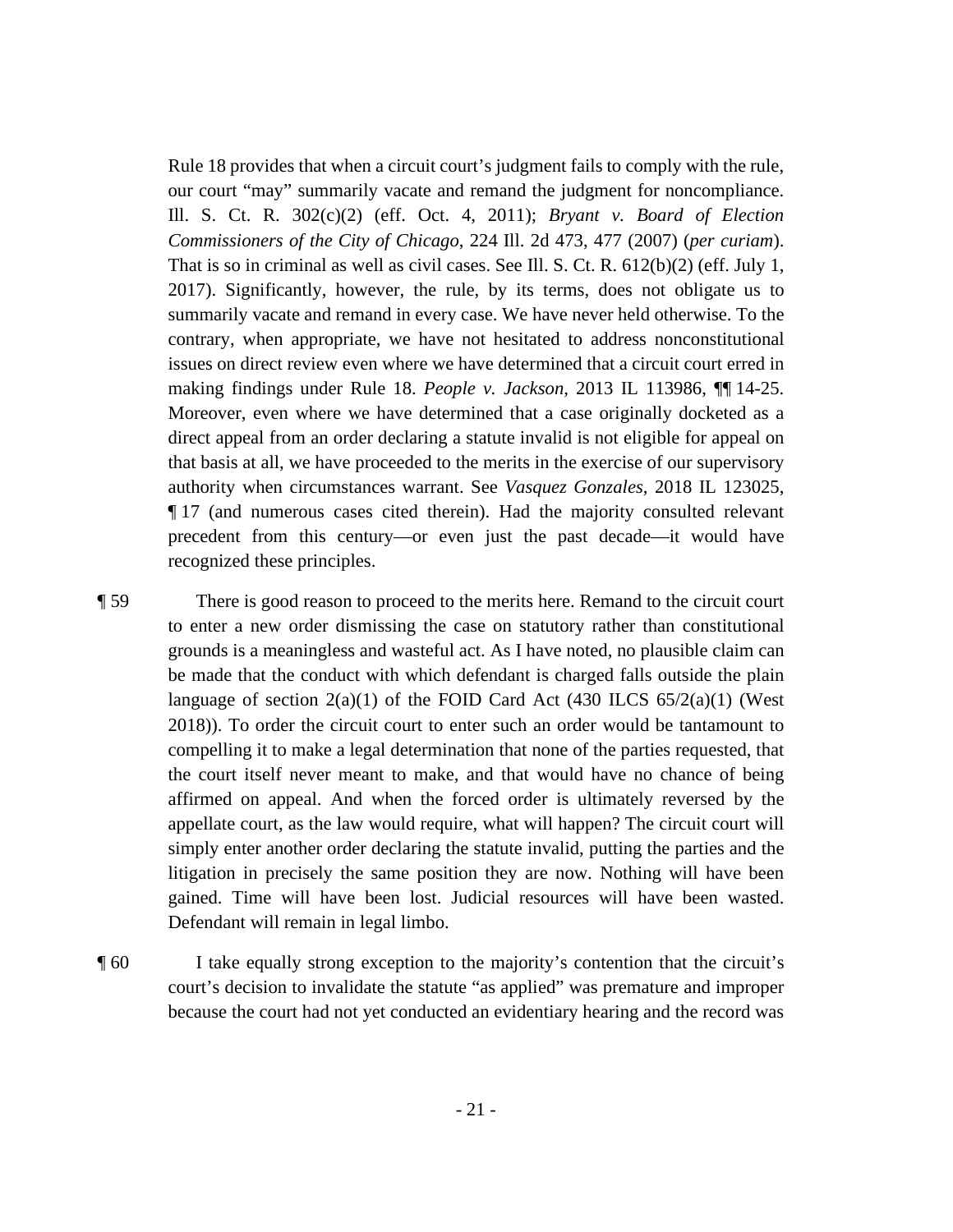not sufficiently developed. My colleagues' discussion of this point is, of course, irrelevant to their ruling. If the constitutional challenge is not properly before us to begin with, what difference does it make whether the circuit court's ruling may also have been premature?

- ¶ 61 Having just set aside a ruling by the circuit court on the grounds that the issue should not have been reached, the majority fails to appreciate the irony in its own decision to address a question that is not necessary to its disposition. My complaint, however, is not that the majority is inconsistent. It is that the majority is wrong.
- the State pointed to some factual gaps in its motion to reconsider and at the hearing and they are not the basis for its appeal before our court. ¶ 62 Contrary to my colleagues, I fail to see any additional facts that need to be established beyond those to which the parties have already stipulated. It is true that on that motion. Significantly, however, it is not complaining about such gaps now,
- ¶ 63 To properly understand why a further hearing is unnecessary, it is important to understand the basis for defendant's challenge. During the hearing on the motion to reconsider, counsel for defendant brought the theory of the case into focus. He explained:

"The right to possess or own guns for defense of yourself and your home is distinct from having guns in general. So it's very important that the government not be able to regulate your right to be safe in your own home, even if it can regulate the use of guns outside the home.

So I'm not asking here and haven't—in my motion haven't argued that the government cannot regulate the possession of firearms, that they cannot require a FOID card; just that it's unreasonable to require it when the firearm is only used for self-defense within the privacy and sanctity of your home.

So I'm not arguing that you can't regulate, because I think the Court very clearly says that you can, but if you look and you read *McDonald* and you read *Heller*, you see how important the Court's emphasis is on being able to have a gun in your own home to protect yourself. They use the words, 'This is the core of the Second Amendment.'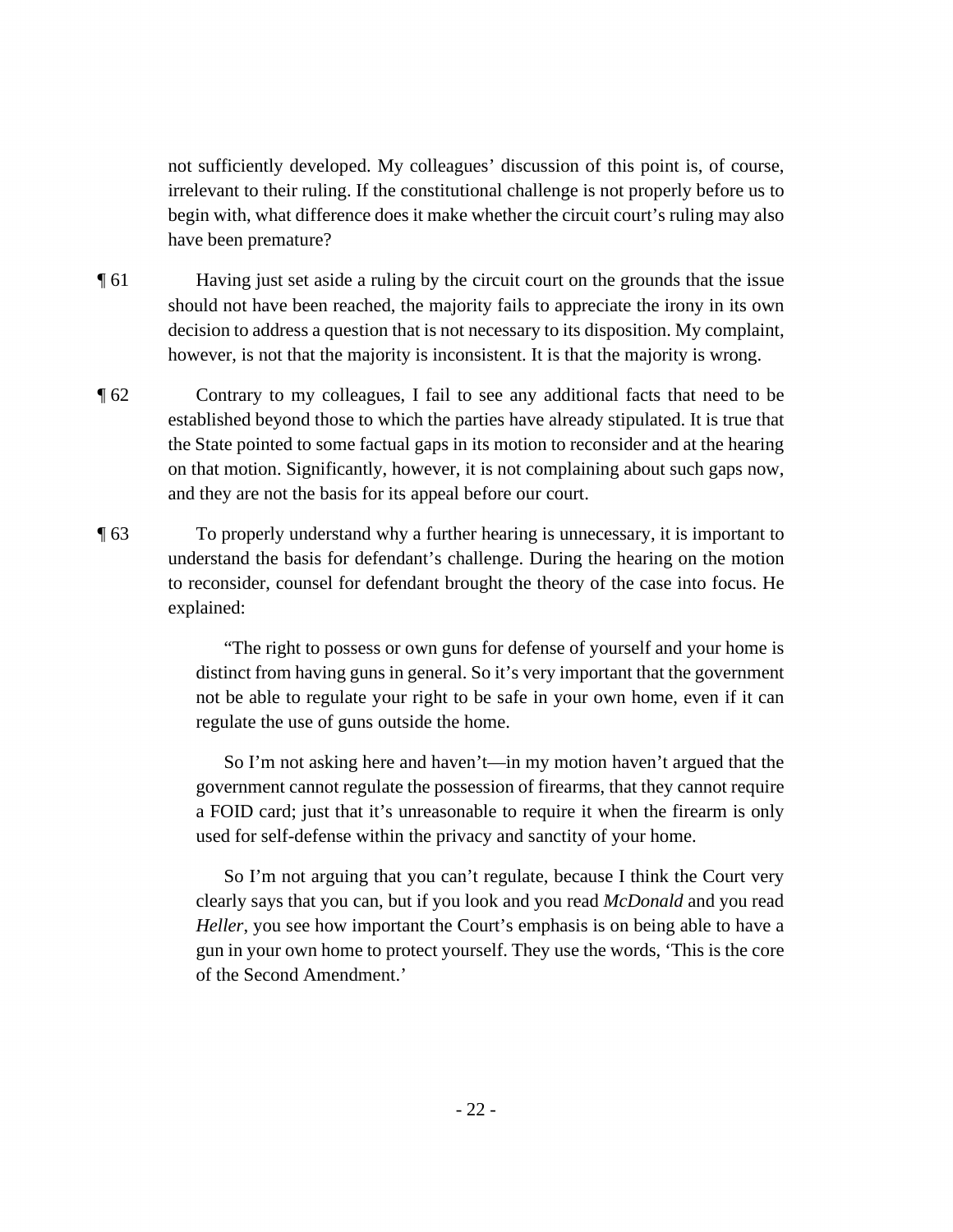As far as I know—and I don't believe counsel has pointed any cases out to the Court—there is no Illinois Supreme Court case or there is no United States Supreme Court case that determines a person cannot possess a weapon in their own home for self-protection unless they have some kind of card.

\* \* \*

It seems to me that any regulation that deprecates or requires someone to purchase a card and go through all the hoops necessary to have a card to protect yourself in your own home is one regulation too far.

Again, I'm not arguing that the FOID Card Act is facially invalid, that it's unconstitutional as a whole, but I think as to this kind of person in their home who otherwise qualifies for a card, they should not be required to purchase a card to defend theirselves [*sic*] in their home."

 discovered a rifle in her bedroom, (2) she kept the weapon in her home for self- requirements for a FOID card and could have gotten one had she applied. ¶ 64 In light of these clarifying remarks by defendant's attorney, it is evident that, for purposes of defendant's constitutional challenge, only four core facts are relevant: (1) she was charged with violating the FOID Card Act after police defense, (3) she had not sought or obtained a FOID card, and (4) she met the

- therefore serve no purpose. That is especially true considering that this is a criminal ¶ 65 At this stage in the proceedings, neither defendant nor the State takes issue with any of these points. The majority is incorrect when it suggests otherwise. The circuit court's dismissal order recited that the facts were undisputed, and that finding has not been challenged by the parties on appeal. Holding an evidentiary hearing would proceeding and that the risks of self-incrimination would likely deter defendant from taking the witness stand to elaborate further on any of the circumstances relevant to her prosecution for violation of the FOID Card Act.
- ¶ 66 Although the trial court hypothesized about situations where other persons, including friends and family members, are also present in the home and have knowledge and/or control of the weapon, no hearing was necessary to establish those circumstances either because they are simply not germane to defendant's core position, which, to repeat, is that she could have met the requirements for obtaining